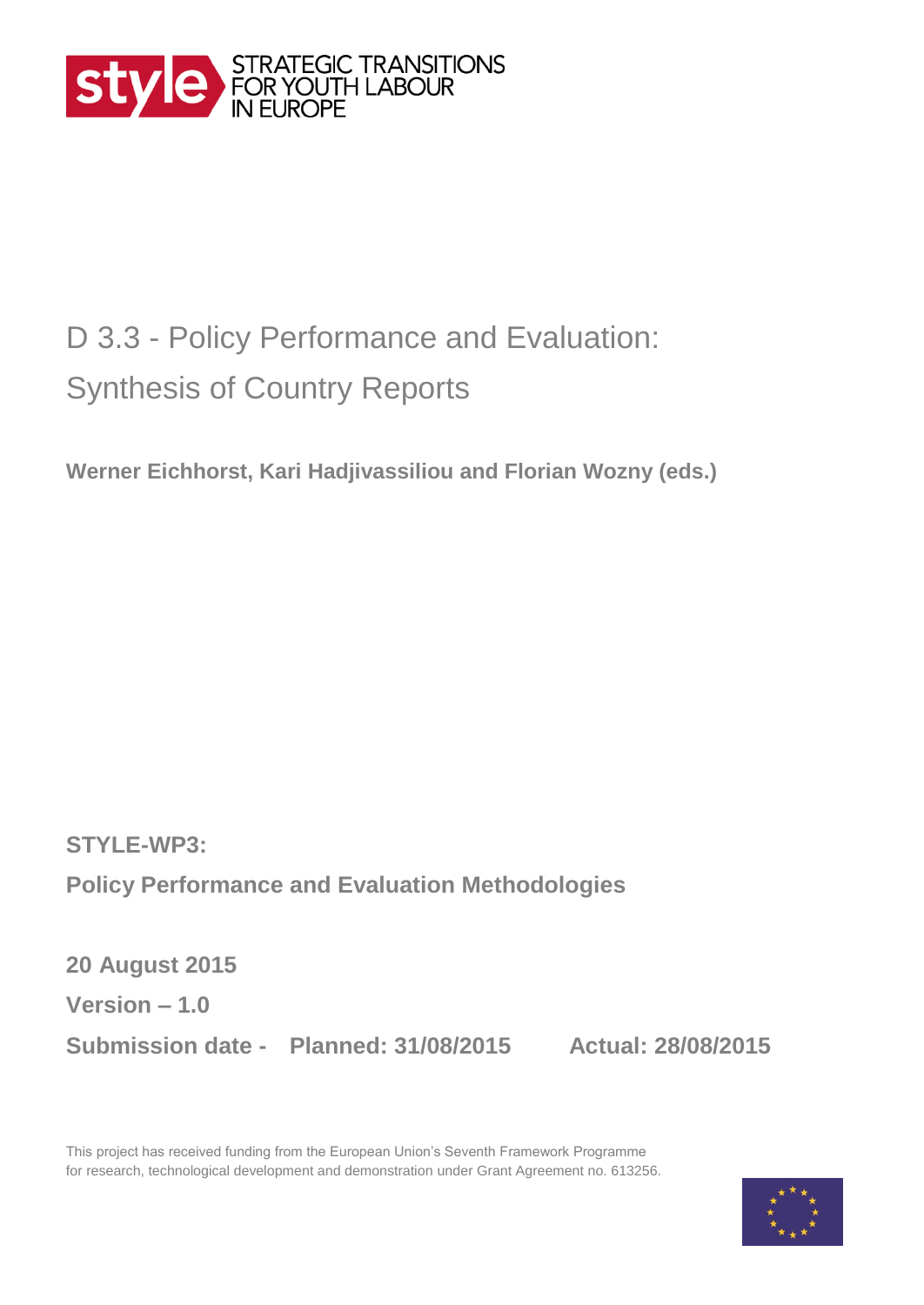**STYLE Working Papers** are peer-reviewed outputs from the [www.style-research.eu](http://www.style-research.eu/) project. The series is edited by the project coordinator Professor Jacqueline O'Reilly. These working papers are intended to meet the European Commission's expected impact from the project:

- i) to 'advance the knowledge base that underpins the formulation and implementation of relevant policies in Europe with the aim of enhancing the employment of young people and their transition to economic and social independence', and
- ii) to engage with 'relevant communities, stakeholders and practitioners in the research with a view to supporting employment policies in Europe.' Contributions to a dialogue about these results can be made through the project website [www.style-research.eu,](http://www.style-research.eu/) or by following us on Twitter @STYLEEU.

To cite this report:

Eichhorst, W., Hadjivassiliou, K. and F. Wozny (eds.) (2015), *Policy Performance and Evaluation: Synthesis of Country Reports,* STYLE Working Papers, WP3.3. CROME, University of Brighton, Brighton. <http://www.style-research.eu/publications/working-papers>

© Copyright is held by the authors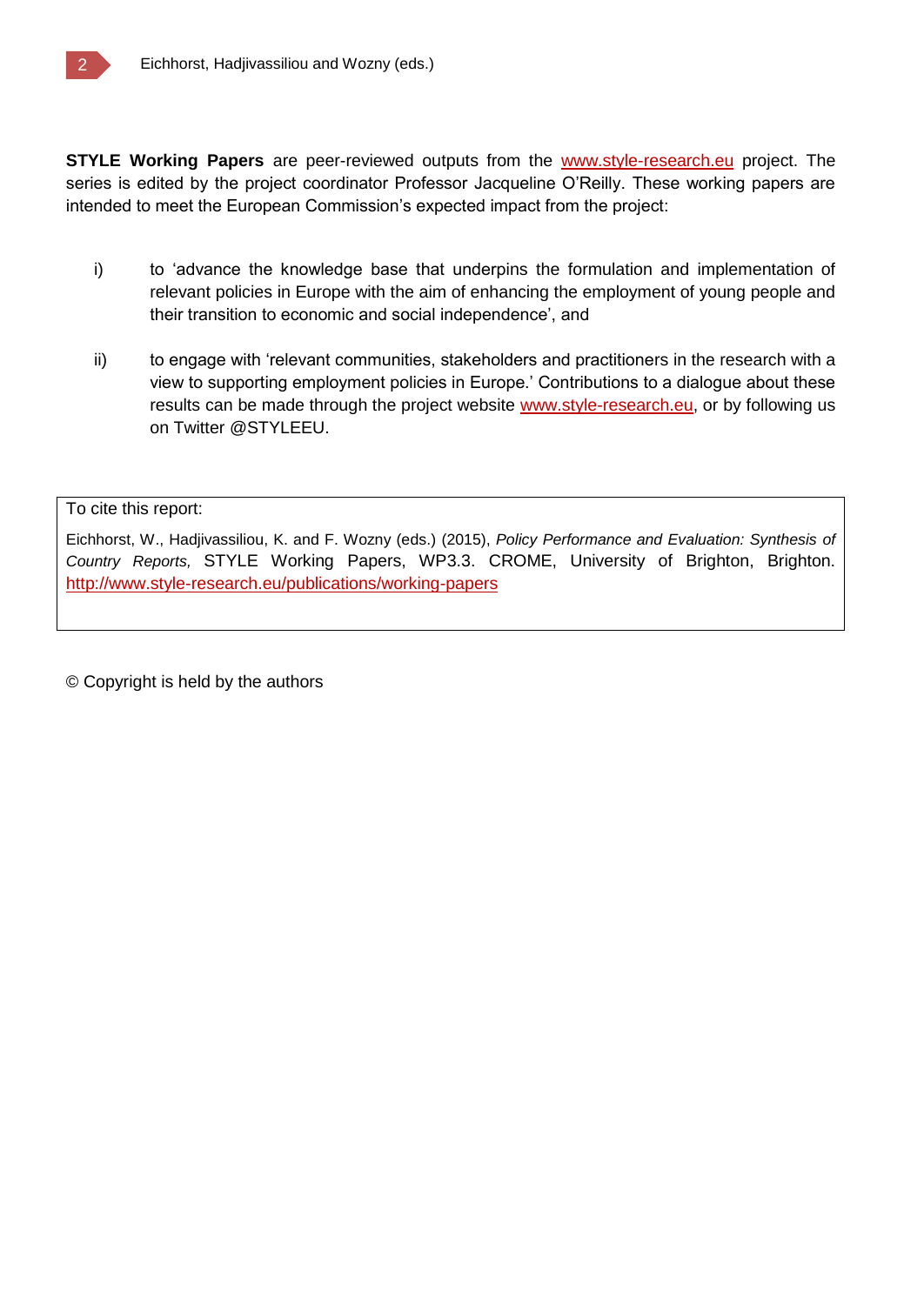#### **About the authors**

| <b>Werner Eichhorst</b>      | - http://www.style-research.eu/team/werner-eichhorst/      |
|------------------------------|------------------------------------------------------------|
| <b>Michael Cox</b>           | - http://www.style-research.eu/team/michael-cox/           |
| <b>Florian Wozny</b>         | - http://www.style-research.eu/team/florian-wozny          |
| <b>Raul Eamets</b>           | - http://www.style-research.eu/team/raul-eamets/           |
| <b>Katrin Humal</b>          | - http://www.style-research.eu/team/katrin-humal/          |
| Kari P Hadjivassiliou        | - http://www.style-research.eu/team/kari-p-hadjivassiliou/ |
| Arianna Tassinari            | - http://www.style-research.eu/team/arianna-tassinari/     |
| <b>Stefan Speckesser</b>     | - http://www.style-research.eu/team/stefan-speckesser/     |
| <b>Sam Swift</b>             | - http://www.style-research.eu/team/sam-swift/             |
| <b>Christine Bertram</b>     | - http://www.style-research.eu/team/christine-bertram      |
| Ewa Ślezak                   | - http://www.style-research.eu/team/ewa-slezak/            |
| Bogumiła Szopa               | - http://www.style-research.eu/team/bogumila-szopa/        |
| Eskil Wadensjö               | - http://www.style-research.eu/team/eskil-wadensjo         |
| Fatos Göksen                 | - http://www.style-research.eu/team/fatos-goksen           |
| Deniz Yükseker               | - http://www.style-research.eu/team/deniz-yukseker         |
| <b>Sinem Kuz</b>             | - http://www.style-research.eu/team/sinem-kuz              |
| İbrahim Öker                 | - http://www.style-research.eu/team/ibrahim-oker           |
| Maria C. González-Menéndez   | - http://www.style-research.eu/team/m-c-gonzalez-menendez/ |
| <b>Francisco Javier Mato</b> | - http://www.style-research.eu/team/f-javier-mato/         |
| <b>Rodolfo Gutiérrez</b>     | - http://www.style-research.eu/team/rodolfo-gutierrez/     |
| Ana M. Guillén               | - http://www.style-research.eu/team/ana-guillen/           |
| <b>Beguna Cueto</b>          | - http://www.style-research.eu/team/begona-cueto/          |
| Aroa Tejero                  | - http://www.style-research.eu/team/aroa-tejero/           |
| Sonja Bekker                 | - http://www.style-research.eu/team/sonja-bekker/          |
| Marc van de Meer             | - http://www.style-research.eu/team/marc-van-der-meer/     |
| <b>Ruud Muffels</b>          | - http://www.style-research.eu/team/muffels                |
| <b>Ton Wilthagen</b>         | - http://www.style-research.eu/team/ton-wilthagen/         |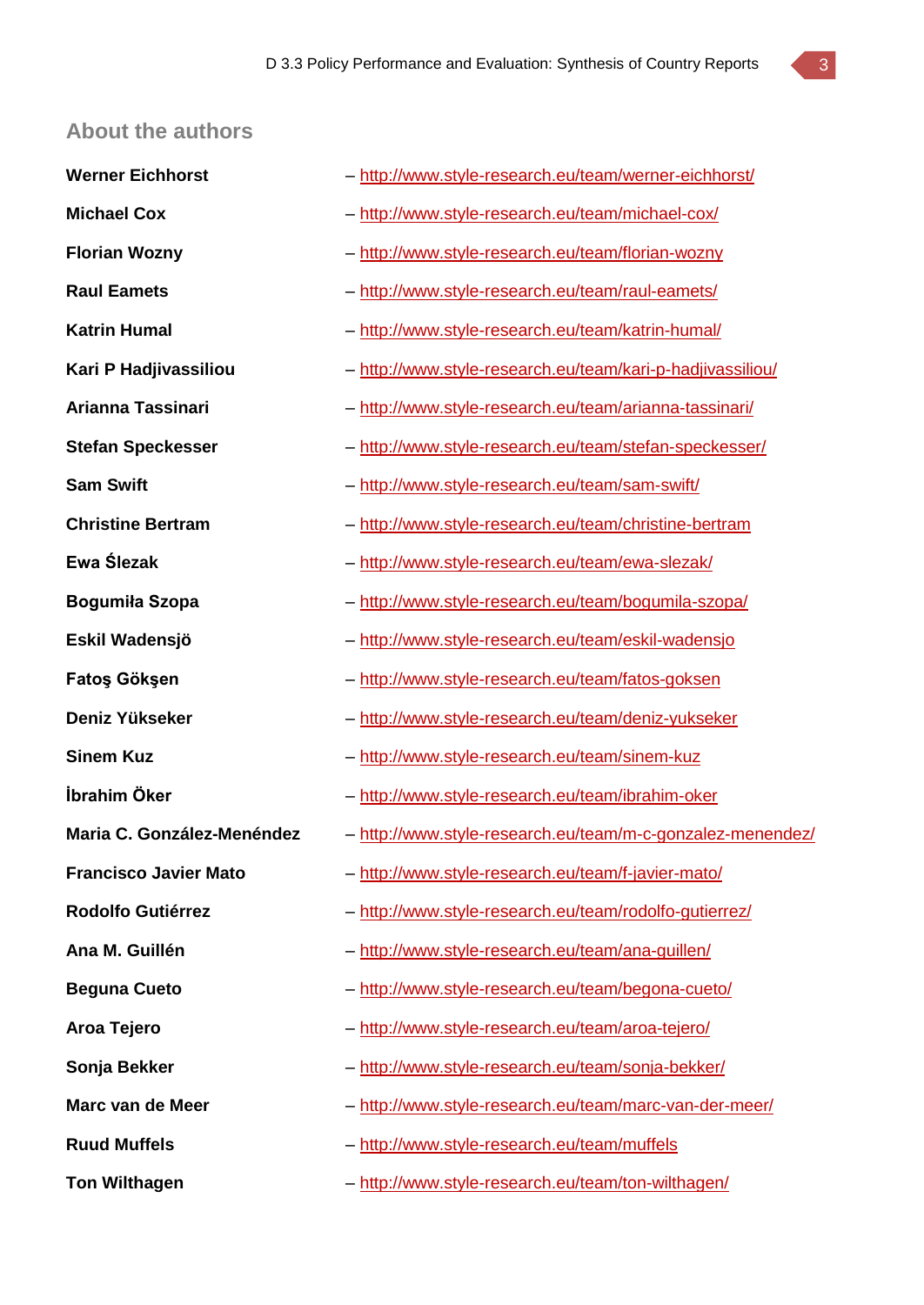### **Acknowledgements**

The research leading to these results has received funding from the European Union's Seventh Framework Programme for research, technological development and demonstration under grant agreement no. 613256.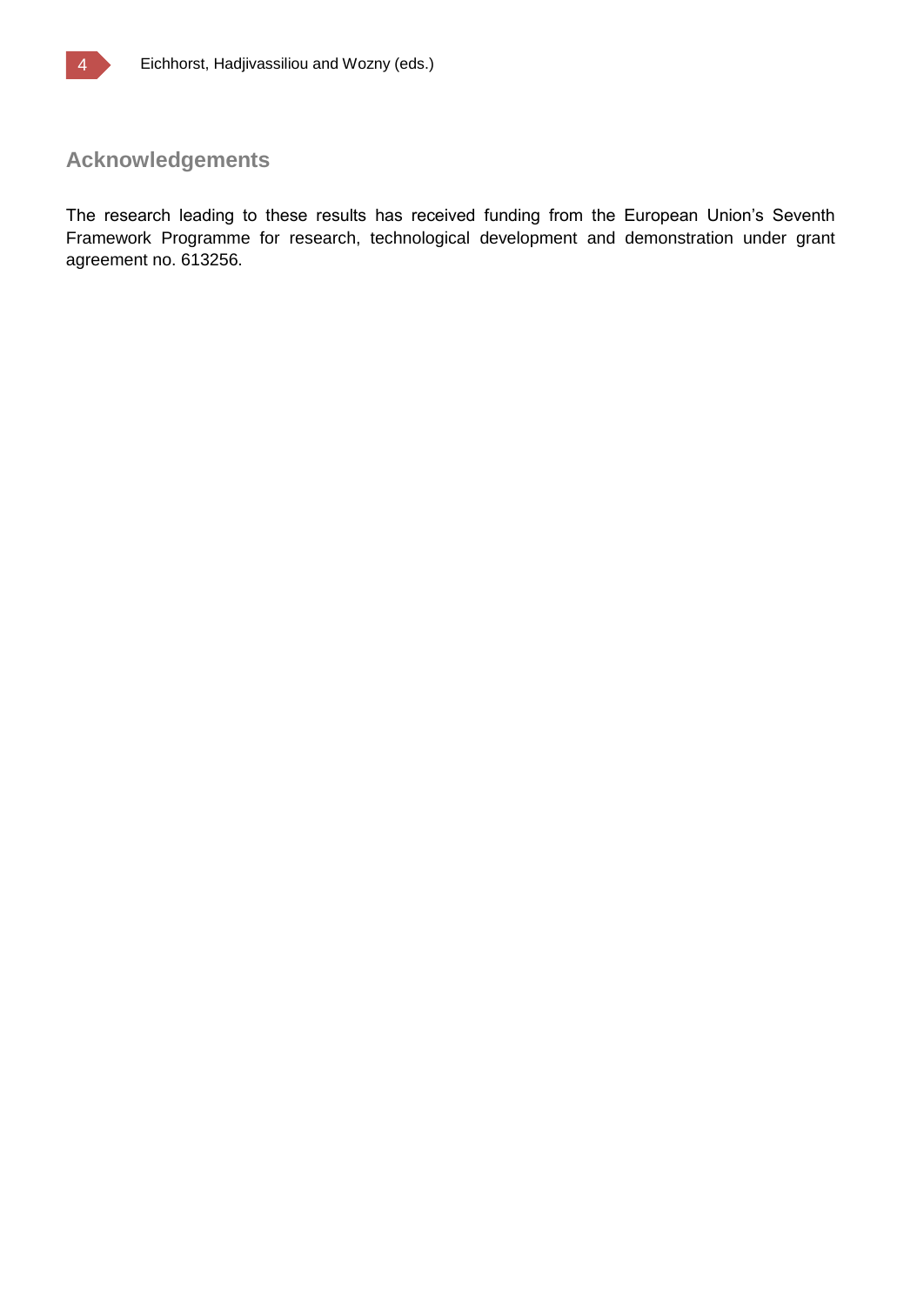### **Table of Contents**

| 10. |  |
|-----|--|
| 11. |  |
| 12. |  |
| 13. |  |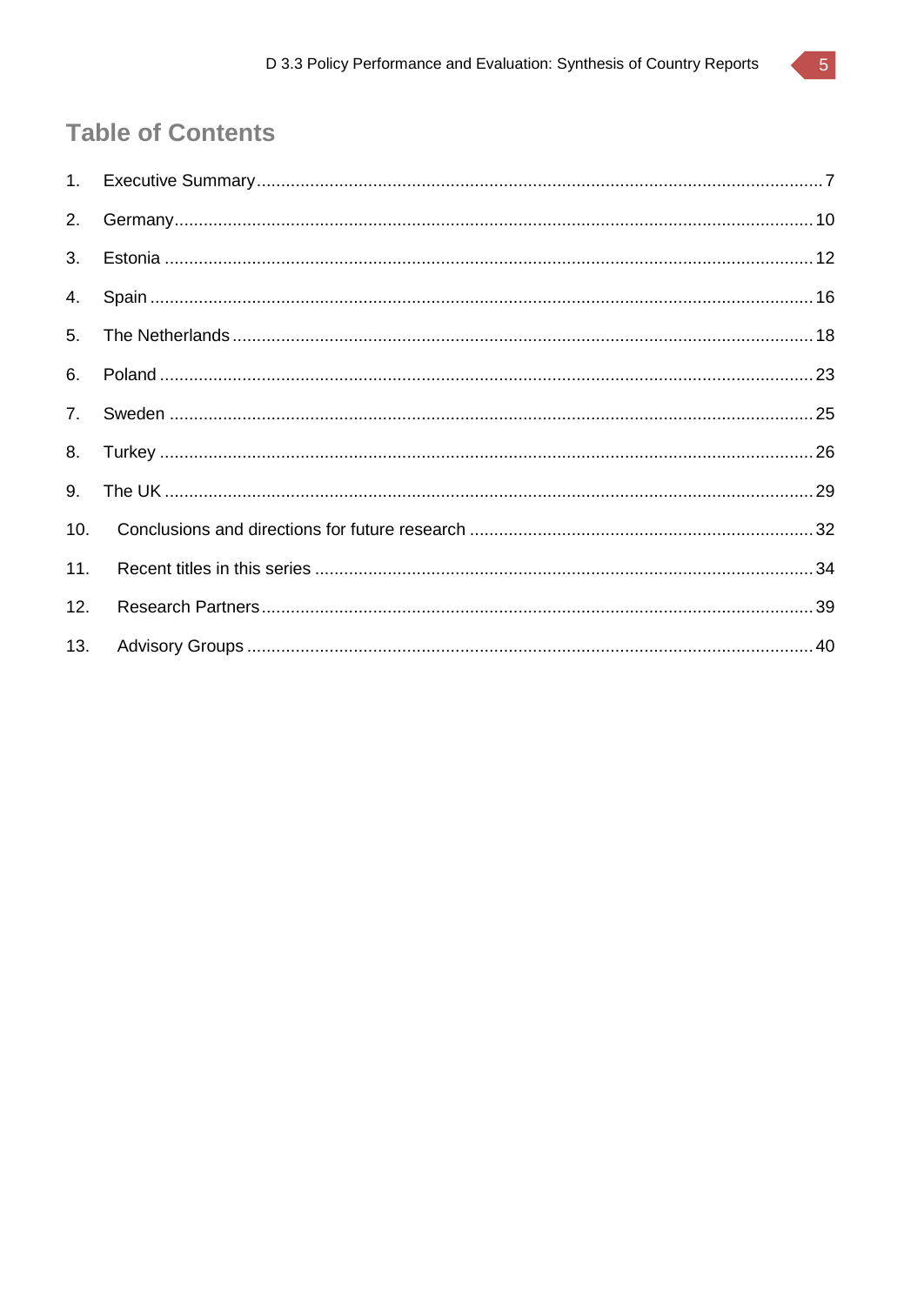

### **Key words:**

Youth Unemployment, School to Work Transitions, Skills mismatch, Job insecurity, Labour Market Policies, Policy Innovations, Evaluation, governance structure, labour market policies, education and training system, policy innovation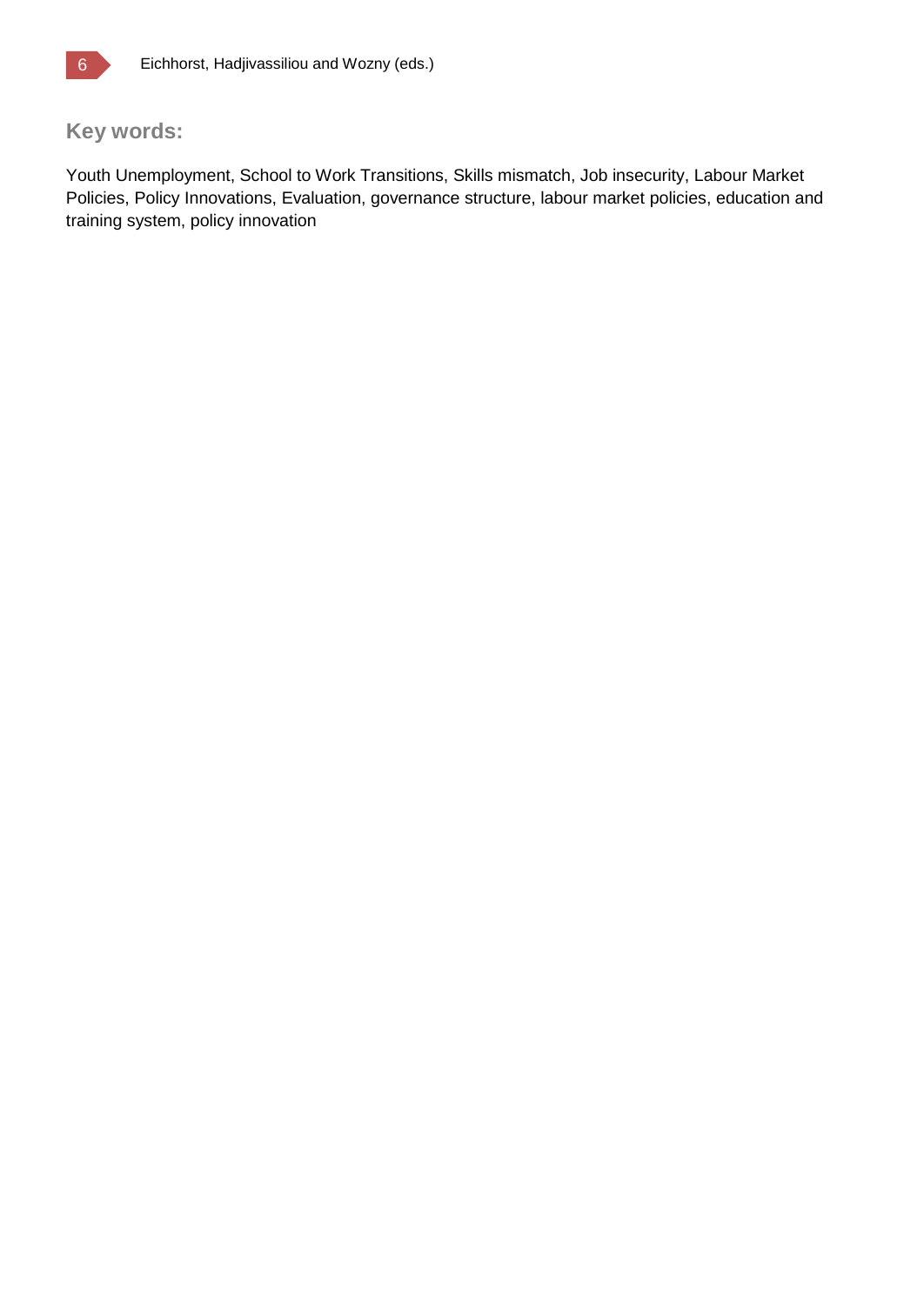# **1. Executive Summary**

#### **Werner Eichhorst, Kari Hadjivassiliou and Florian Wozny**

This report is an overview of Task 3 (Quantitative, Case Study-Based Analysis of Performance and Policies) of Work Package 3. It summarises eight independent but comparative country reports (the full version of which is available at: [http://www.style-research.eu/publications/working-papers/\)](http://www.style-research.eu/publications/working-papers/) for Estonia, Germany, Netherlands, Poland, Spain, Sweden, Turkey and the UK which assess the structure of country-specific, youth-related policies using a common systematic framework. Besides descriptive parts detailing education and training, including vocational training, systems, based often on desk research, local experts (comparable groups of policy makers and policy implementing organisations) have been asked to give their appraisal of national systems and how these can be improved – or have been improved – by recent policy innovations.

Establishing a comparative overview of different youth labour markets in Europe is valuable for several reasons. First, the heterogeneity between educational systems that we see in Europe enables mutual learning. In combination with quantitative findings from task one (Youth unemployment in the EU: A Quantitative Analysis of Country Performances and Impact in Policies (Hadjivassiliou, Kirchner Sala and Speckesser (2015)) and two (The Effectiveness of Policies to combat Youth unemployment (Gonzalez Carreras, Kirchner Sala and Speckesser (2015))<sup>1</sup> of this work package, the descriptive country reports – with appraisals from local experts – provide details on potential best practices that can possibly be used to formulate policy recommendations which are part of task five (Policy synthesis and integrative report (forthcoming)).

In order to provide a better understanding of how institutions have been studied in every country report, the governance structure sets the starting point of the country studies. This is because a decent understanding of decision-making structures is important to understand the larger institutional environment and assess administrative capacities and limitations. This is followed by a precise description of each educational path concerning its structure and importance.

The transition from education to the labour market is another important aspect of Task 3. In addition to exploring the education system together with various forms of vocational training, which works to close the gap between the education and the labour market, several youth-related labour market policies are discussed. These consist of active labour market policies (ALMPs) which support young people in finding a job and, on the other hand, legislation that hampers employment by increasing the costs of labour or creating unintended incentives. Thus, country specific employment protection and working hour legislation, minimum wage legislation, welfare benefits and labour taxation are all discussed.

A precise overview of youth related policies for every country builds the groundwork for Task 4, which provides a comparative policy overview of school-to-work transitions and youth labour market dynamics, performance and effectiveness.

 $\overline{a}$ 

<sup>&</sup>lt;sup>1</sup> These reports are a available <http://www.style-research.eu/publications/working-papers/>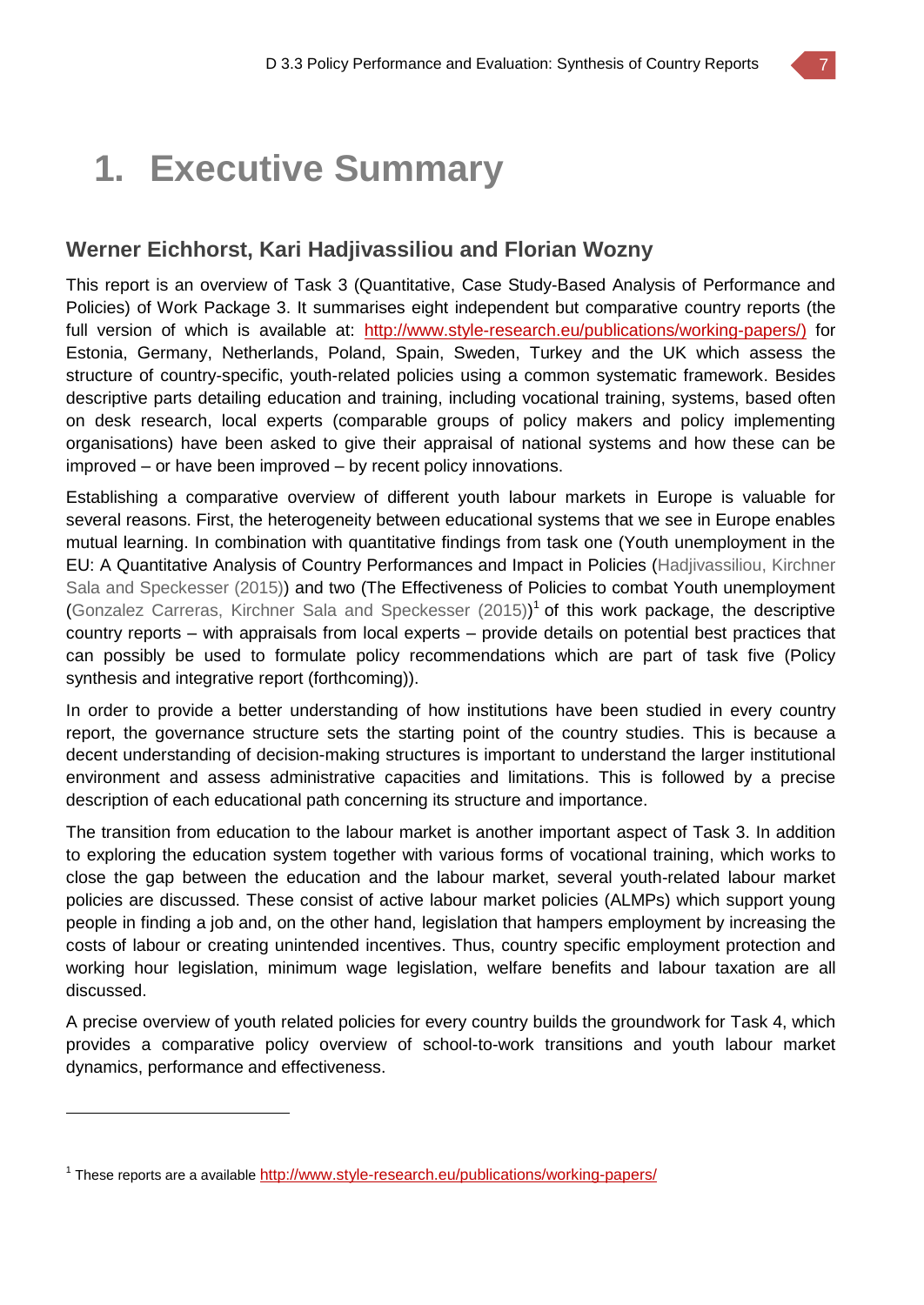Before giving a short executive summary of the main findings for all eight countries, it is necessary to point out that differences in labour market statistics between countries are partly driven by the recent crisis and, thus, are the result of a lack in labour demand. Youth-related policies, however, focus (mostly) on the supply side of labour, like human capital, for example. Therefore, interpreting good labour market statistics as good youth labour policy can be misleading, which is why the country reports represent only one segment of task five. Furthermore, macroeconomic environments drive the focus of policies, making skill mismatches a topic discussed more in countries like Germany or the Netherlands and the distribution of jobs to be of particular importance in a country like Spain.<sup>2</sup>

Nevertheless, institutions shape the youth labour market despite labour demand shocks; thus, analysing these institutional arrangements is an important aspect of this task. An in-depth examination of youth-related institutional frameworks must recognise differentiation between heterogeneous groups of young people. These differences range from youths who passed through the educational system and became directly employed afterwards without any assistance to youths who are (long-term) unemployed without any formal school-leaving qualification. Even within these extreme cases there are several differences concerning family background, ethnicity, nationality or sex, for example. By having a look at youth-related policy innovations<sup>3</sup> and discussions about this topic, we can see that this insight has started to reach the political level in every country covered in our reports.

While there are many differences in the educational and vocational schemes across countries, there are some similarities, at least within certain groups of countries. In comparison to labour market policies, educational legislation is more centralised in all countries observed. This ranges from high levels of centralization, like in Turkey, where the basic structure of education is planned and operated by the state, to intermediate levels, like in Estonia or Spain, where planning takes place at the state level and operation happens at the local level, and to low levels of centralization, like in Germany or Sweden, where planning and operating is realised at the state and local level.

The basic structure of schooling is also similar between countries. Every country offers primary, secondary, vocational and tertiary education with compulsory schooling parts. However, there are country specific differences in the emphasis of each educational part. Whereas, for example, vocational education is traditionally important in Germany and the Netherlands, the opposite is true in the case of the UK. Such factors explain differences in the levels of highest educational attainment and differences in the types of problematic situations in each country. In the case of Estonia, Germany and the Netherlands, high dropout rates became an issue in tertiary or vocational education, while early school leaving is especially an issue in the UK. Despite these differences, the Netherlands and the UK share similar concerns have started a discussion of whether the educational systems generate skill mismatches at the labour market.

 $^2$  see also McGuinness, Bergin and Whelan (2015) A Comparative Time Series Analysis of Overeducation in Europe: Is there a common policy approach? <http://www.style-research.eu/publications/working-papers>

<sup>&</sup>lt;sup>3</sup> see also Petmesidou and González-Menéndez (eds.)(2015) Barriers to and triggers of innovation and knowledge transfer <http://www.style-research.eu/publications/working-papers>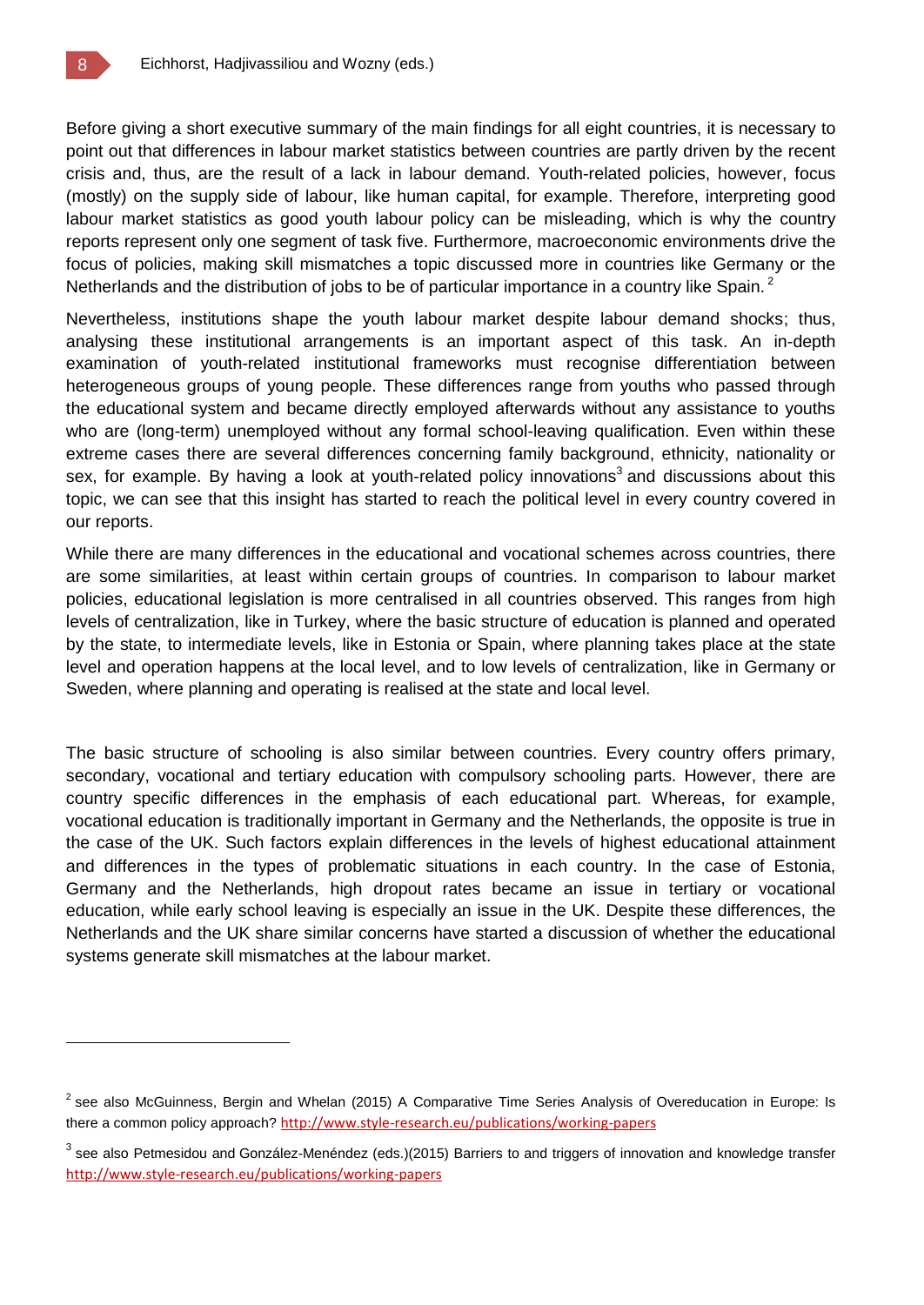In every country of this report, labour legislation is usually universal rather than youth specific, especially in case of dismissal protection. Nevertheless, certain forms of employment are youth related, like fixed-term contracts, for example, due to their overrepresentation. In general, atypical forms of employment or unemployment are overrepresented among youths. It is thus not surprising that youth-related labour market policies are considered relevant in every country, although such policies are something new in Turkey, Poland and Estonia.

Involving social partners in decision-making processes could facilitate efficiency and acceptance of youth-specific legislations. However, such an involvement is self-evident by having a look at countries like Poland and Turkey where social partners are not sufficiently integrated in legislative decisions. In countries like Estonia, Germany, the Netherlands or Spain, involving social partners is much more common. A positive impact of social partner involvement is not only limited to legislation but also to educational adaptations or active labour market policies.

Youth-related active labour market policies focus on the transition between education and the labour market, especially for the disadvantaged. If such policies are in place, they are often complex and fragmented, for example, as in Germany and the UK. This is related to the fact that active labour market policies are often decentralized. Unfortunately, little effort has been undertaken in evaluating these policies, hence the value of the work being conducted in work package three (http://www.styleresearch.eu/project/work-packages/wp3-policy-performance). The contribution of this report is to provide a brief summary of the main issues discussed in each of the national reports available on the project website.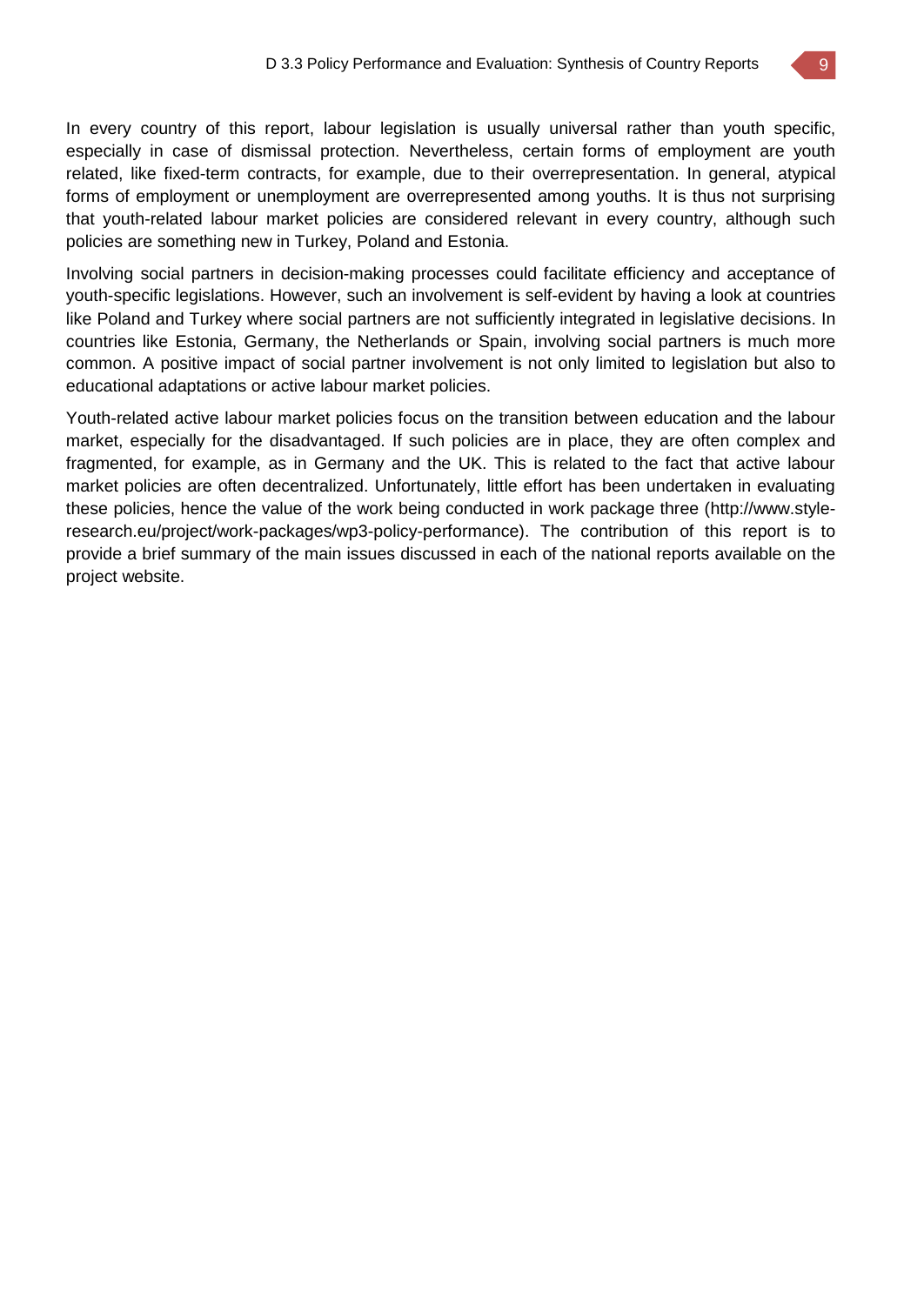### **2. Germany**

#### **Werner Eichhorst, Florian Wozny and Michael Cox**

- The German youth unemployment rate is traditionally low in comparison to other European countries. It decreased steadily in the last years, even within the recent crisis, and has become the lowest in the European Union.
- The level of responsibility in matters of education is interlaced between the various levels of government and social partners in Germany. On the one hand, federal states have legislative authority in education policy and arrange the administration. On the other hand, the federal government is responsible for extracurricular vocational training and further training, training grants and promotion of scientific research. Traditionally, trade unions and employers' associations play a crucial role in the context of education responsibility, not least due to importance of dual vocational training in Germany.
- The federal structure of education in Germany leads to a heterogeneous system. However, this does not mean that every single federal state has unique regulations. Often, differences occur between clusters with similar regulations. What is common between all federal states is the loosely defined structure of the schooling system. At the age of six compulsory schooling starts. After finishing compulsory schooling, children are separated into different educational paths depending on their abilities. From a legal point of view, freedom to choose between educational paths ensures access to tertiary education, independent of the selected school type after finishing compulsory schooling. In the case of dual vocational education, there is no legal minimum requirement with regard to chosen school type.
- However, the freedom to choose between educational paths, especially between tertiary and vocational education is part of recent discussions. There is wide consensus between labour market experts, public institutions and social partners that the mobility between vocational and tertiary education has to increase, not least due to the on-going trend of 'academisation'. Although dual vocational education is still very important, the amount of new students was already higher in 2011 than the amount of new apprentices. Improvements in recognition and accreditation of educational achievements facilitate upward and downward mobility, leading to better labour market matches. However, recent improvements within this area only act as models.
- Besides rather highly educated individuals, disadvantaged young people have also come into focus recently. Similar to the case of potential academics, they face difficulties in receiving further education. These obstacles refer to issues that relate to the educational and social system which frustrates rather than promotes disadvantaged young people and to employers that feel unable to train these people. There is wide consensus among German stakeholders that improving transparency of educational schemes and centralising support for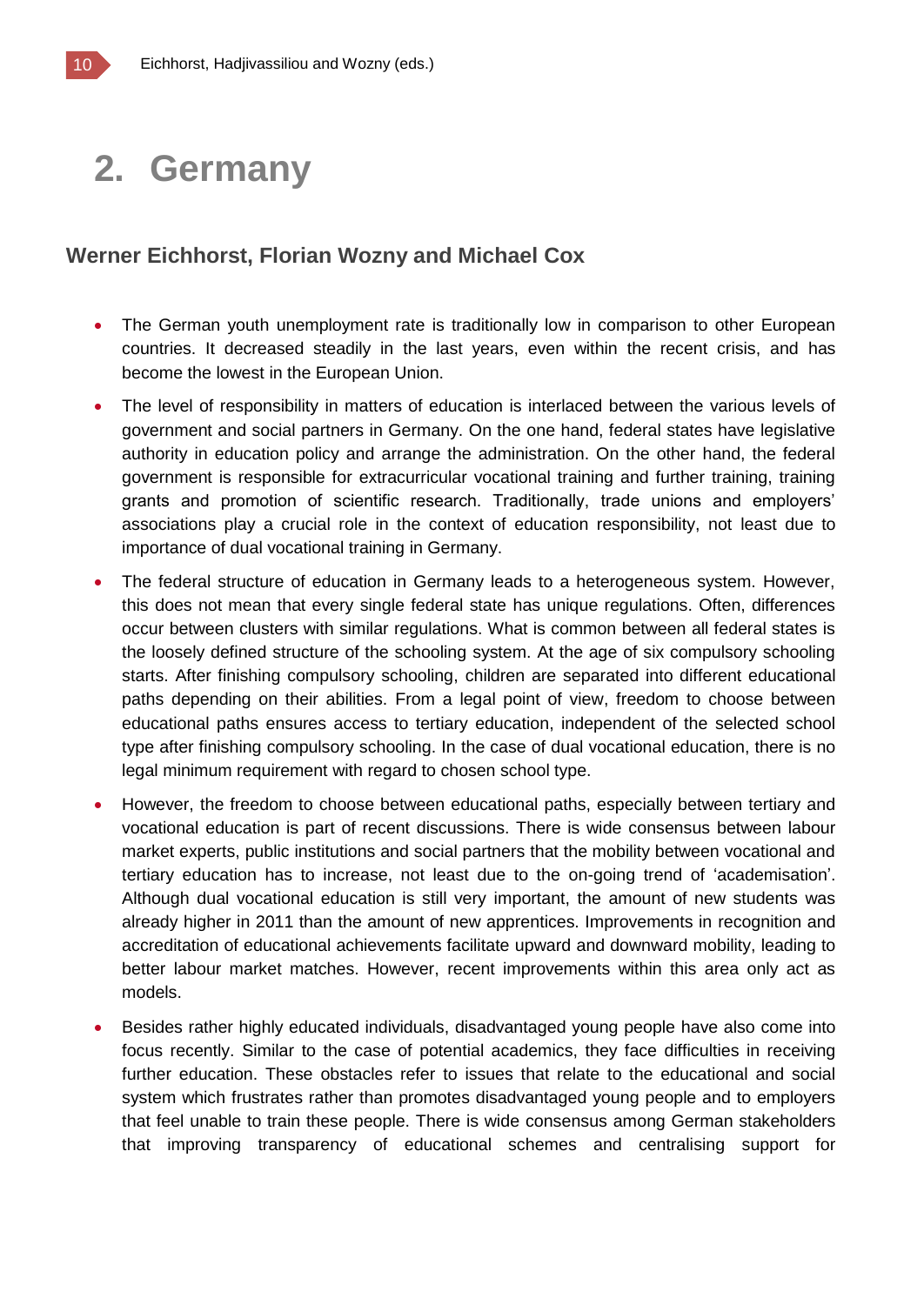

disadvantaged young people will help to tackle these obstacles. However, again similar to the case of potential academics, improvements within this area can only act as models.

- In general, several measures are implemented to support the connection between the education system and the labour market. Unfortunately, little effort has been undertaken to evaluate all these different types of active labour market policies for youth in Germany. However, existing evidence reveal positive long and short run employment effects from measures that focus on job assistance and training, while public job creation has counterproductive effects. Furthermore, subsidies might trigger negative indirect crowding-out effects that counteract their positive direct impact on youth labour markets.
- Despite the minimum wage, with its exceptions that mostly affect young people, there are no major differences in the German employment law for young compared to older people. This is why there is no general difference in the employment protection or unemployment assistance legislation with regard to age. However, by taking a closer look at fixed-term contracts among young people, it becomes clear that this group is more affected by temporary employment than older age cohorts.
- Social assistance differs for young people. As long as benefit recipients live in their parents' house, they receive a lower amount of social assistance. Furthermore, if a benefit recipient under 25 years old wants to move out, he/she needs the approval of local authorities so that he/she may obtain the benefits to finance his/her own flat.
- Currently, the generally favourable situation of the German labour market enables policy makers to focus more on rather specific subgroups, such as disadvantaged youth or potential academics, instead of youth in general. Independently of the question of whether the dual vocational scheme is responsible for low levels of youth unemployment, the current situation in Germany enables policy makers to avoid dealing with one of its main drawbacks, namely, the freedom to choose between educational paths.

A full outline is provided in Eichhorst, Wozny and Cox (2015) *Policy Performance and Evaluation: Germany,* STYLE Working Paper WP3.3 [Performance](http://www.style-research.eu/wordpress/wp-content/uploads/2015/03/STYLE-Working-Paper-WP3.3-Performance-Germany.pdf) Germany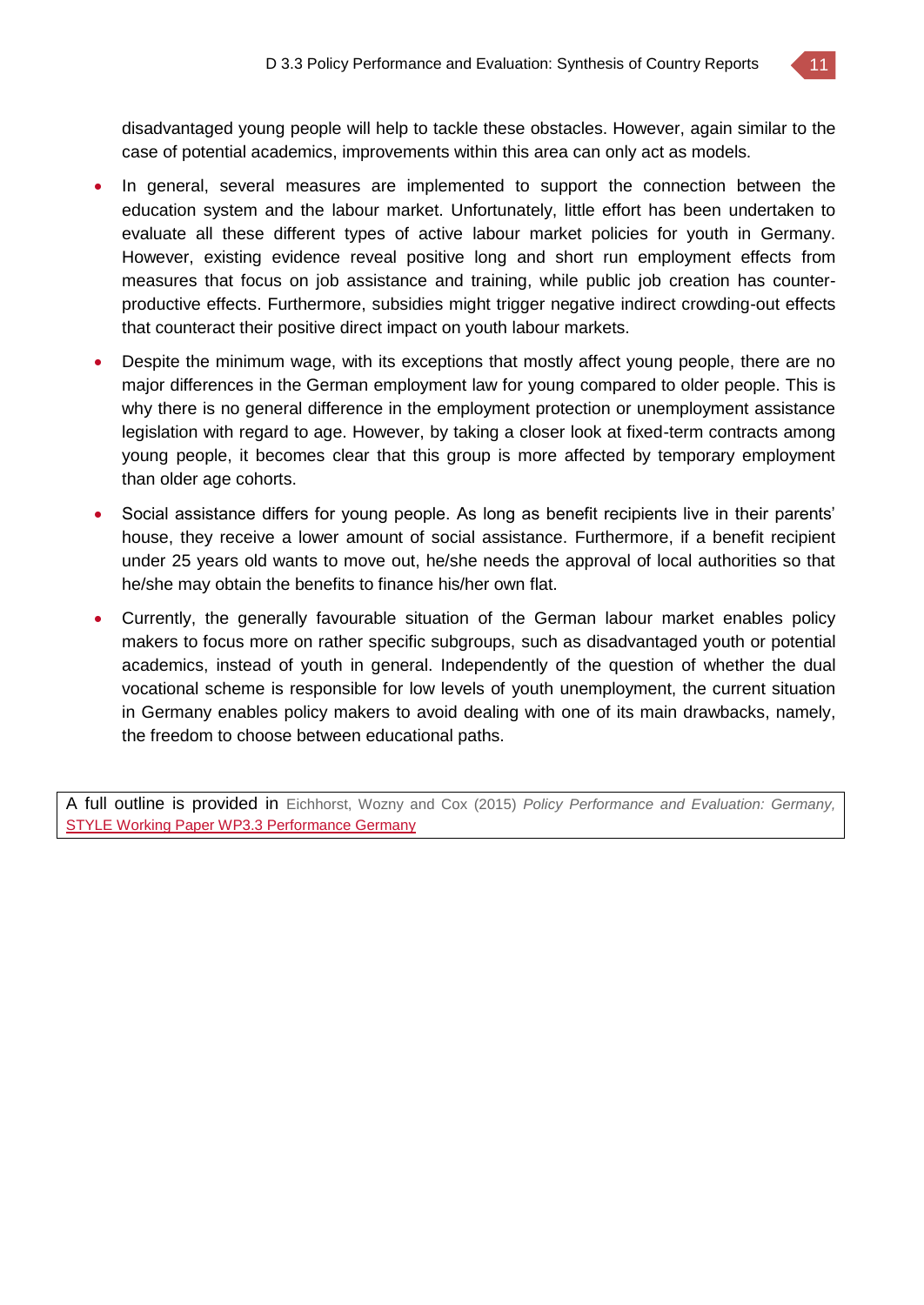### **3. Estonia**

#### **Raul Eamets and Katrin Humal**

In Estonia, youth-related policies are designed and youth work is coordinated by the Ministry of Education and Research (MER). However, several stakeholders are involved in policy design and implementation – the Ministry of Social Affairs (MSA), the Unemployment Insurance Fund (UIF), the Estonian Chamber of Commerce and Industry, representatives of employers, etc. Policy implementation on local levels is coordinated through county and municipality governments. Youth work itself is executed through a number of institutions run by municipalities or NGOs, e.g. local youth centres, youth unions, youth camps, information and counselling centres, hobby education schools etc. The link between these institutions and the MER is the Estonian Youth Work centre, which is a national organisation working to implement, develop and promote youth policies and youth work.

Compulsory education in Estonia includes basic education which starts at the age of 7 and lasts for 9 years or until the student turns 17. After basic education, a choice can be made between general secondary education and vocational education (either vocational secondary education or vocational education based on basic education). In practice about 70% choose secondary education, after which they can continue with higher education, either in a university or a professional higher education institution. But vocational education based on secondary education can be chosen as well – about 43% of all students in vocational education are enrolled in those programmes. In addition, some vocational education programmes have no education requirements and can therefore be attended by those who have not completed basic school. Vocational education in the form of apprenticeships is not very common, including only about 2% of students. Work experience placements (internships) are a crucial part of vocational and professional higher education, but also some university programmes (such as medicine and teaching).

The number of school-aged children has been decreasing for more than a decade, inducing a need to restructure the general education system. Schools have been and will be (partially) closed, especially on the secondary level, to enable offering high-quality education. In addition, the national curricula for basic and secondary schools were updated in 2011 to separate the two levels of schooling more clearly and to encourage using active learning methods, integrating different subject fields and bringing subjects 'closer to life'. Extra attention has been paid to increasing individual approaches to students with special educational needs. A number of initiatives have been started by the MER to involve different stakeholders – schools, parents, communities, vocational and higher education institutions, and employers – in improving the quality of general education.

Vocational education is generally free and more often offered by public rather than private institutions. The reputation of vocational education has improved in recent years and cooperation has increased with employers regarding the contents of the programmes as well as the vocational standards system. The legislation introduced in 2013 presented a shift from input-based to outcome-based vocational education where the knowledge, skills and attitudes of graduates are related to vocational qualification standards. Special attention is paid to improving the quality of practical learning and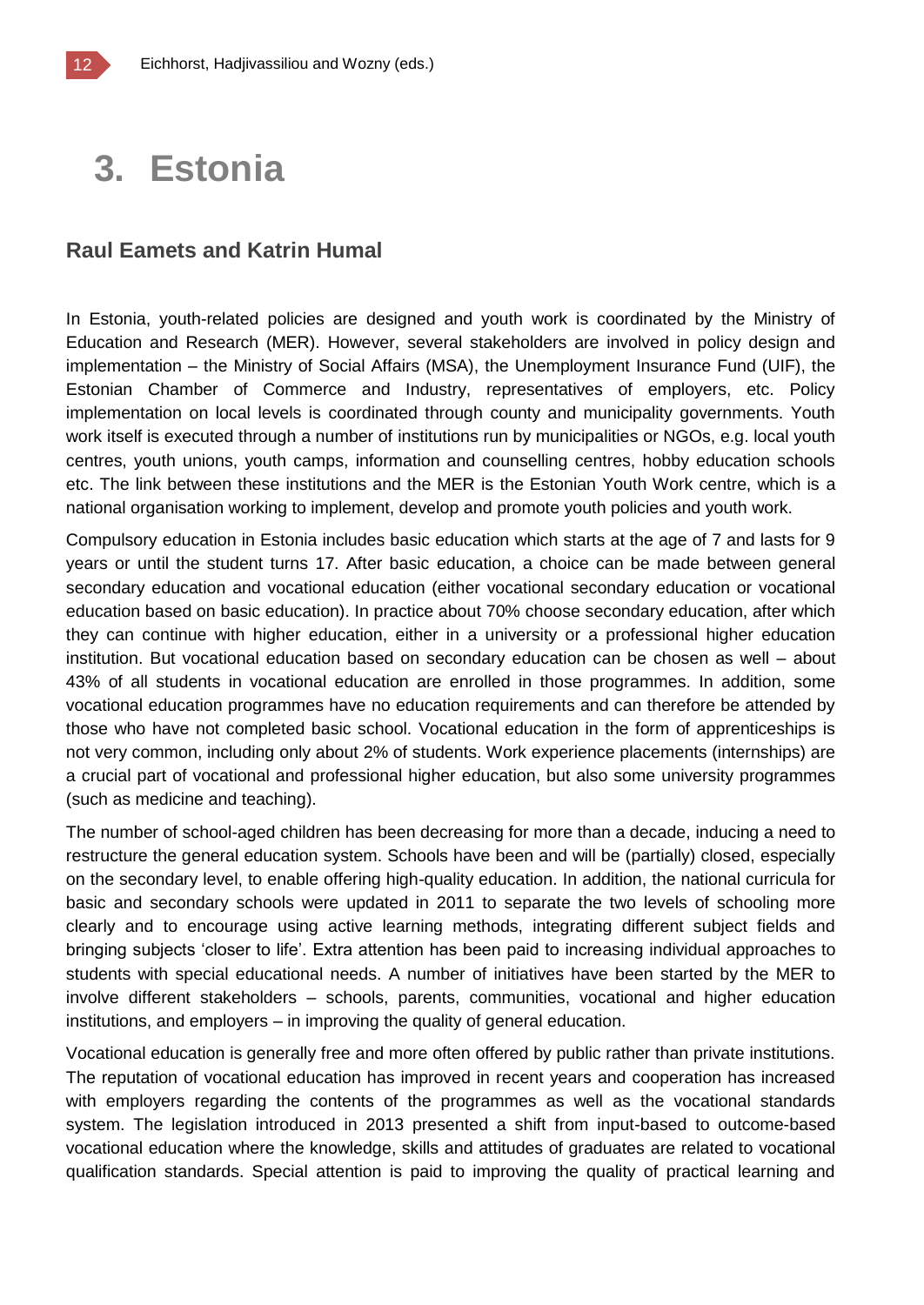internships. Vocational students are entitled to results-based study grants, but there are special grants for those facing economic difficulties and those who do not live close to the school.

Higher education programmes taught in Estonian are free in public institutions, but the student is required to study full-time – otherwise he/she will be transferred to part-time studies and the institution has a right (although no obligation) to charge a tuition fee. The tuition fee is determined by the university although there are national limits. Such a system is the result of recent reforms, as before 2013/14 most programmes had both state-funded study places and study places where the student had to pay a tuition fee. In addition, the financing system of higher education institutions shifted from quantity-based to quality-based; i.e. considering other indicators than merely the number of students (as opposed to before the reforms). Altogether, even though the number of students has been decreasing, the number of state-financed study places and the magnitude of financing were increased during the reform. The grant system for higher education was changed at the same time – from results-based to need-based. The current system still includes state scholarships for students with the best results and in fields that the state is prioritising, as well as for students with special needs and students that come from a foster home/family.

A very worrying aspect of the education system is high drop-out rates in vocational education – on average every fifth student quits. The situation is worse in programmes based on basic education where every fourth quits and in programmes with no educational requirements where every third quits. Basic school graduates (15–16 years old) are often not mature enough socially to make informed educational decisions, especially in as career counselling as well as psychological and pedagogical counselling are not available in most schools. Even though they are available centrally in each county, this might not be enough for providing the necessary help at the right time to prevent dropping out of the education system early. This contributes to a situation where the NEET rate in Estonia has been slightly below the EU average during economically better times (13.8% among 15– 29-year-olds in 2014), but during the crisis was considerably above it (e.g. 18.3% in 2009). At the same time there has not yet been a system to observe and target NEET youth.

OECD employment protection legislation (EPL) indicators show that permanent workers in Estonia have somewhat lower protection against individual dismissals compared to the OECD average, while protection against collective dismissals is at the average level. At the same time the regulations for temporary employment forms are notably stronger than the OECD average. For instance, regulations regarding how a fixed-term employment contract will under certain conditions automatically change to permanent have led to a situation where the share of temporary contracts is very low (about 5%). Notification times for dismissal are related to job tenure, which is why in practice shorter notification times can be expected for young people.

The Employment Contracts Act underwent significant reforms in 2009 with the aim to increase both labour market flexibility and social security. Notification times for redundancies were shortened, as was the duration of the severance pay from the employer (the total time remained the same but the rest of the pay now comes from the UIF). Severance pay for premature termination of temporary contracts was increased. Unemployment insurance benefits were planned to be increased as well, but due to the crisis this was cancelled, causing the whole reform to be disapproved of by the Estonian Trade Union Confederation.

All regulations regarding employment apply regardless of the employee's age or type of employment (regular employment, apprenticeships, work experience placements, internships and traineeships).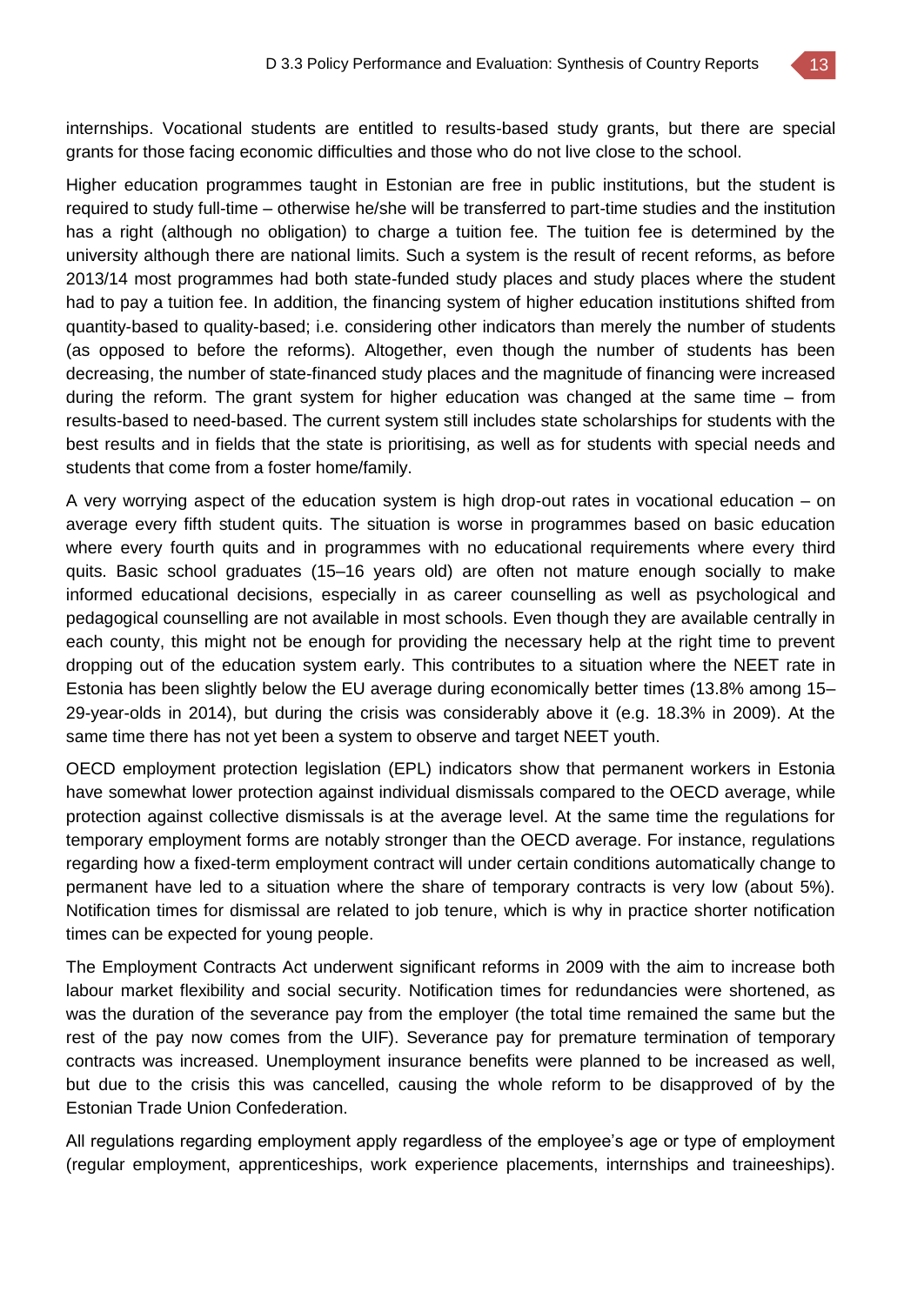This includes minimum wage, welfare benefits (i.e. unemployment and child benefits) and labour taxation. The only age-related exception is that there are restrictions on daily and weekly working times for underage employees and they are forbidden to work overtime.

The system of financial support for the unemployed is a mix of universal and contribution-based systems. Young people are entitled to at least the fixed unemployment benefit, even if they have not worked before. But the unemployment insurance benefit that they receive is usually lower and paid for a shorter period compared to older age groups, as its size is related to previous average wage and job tenure. Similarly, maternity/parental benefits are related to previous income, while child allowance is related to the number and age of children. Child allowances increased significantly in 2015.

A characteristic of the Estonian labour taxation system is that there is a lower limit for social security contributions. Therefore, employers have little motivation to hire part-time employees to low-wage jobs (where the monthly wage would be less than the limit that the minimum contribution is based on). In addition, this means the tax wedge is the lowest (about 36%) at a wage that equals this limit, and increasing both when wage gets higher (up to about 43%) and when it gets lower (e.g. around 41% for someone working half-time for the minimum wage). The minimum contribution underwent a significant increase in 2009, thus increasing those effects even more during the crisis.

Until 2015 there were no youth-specific national ALMP measures, while now the 'My first job' service provides partial remuneration of wage and training costs to employers who hire the target group – young people with little or no experience and no specialised education. Young people, if they have registered as unemployed, can use all the services offered by the UIF – the most common measures among youth are labour market trainings and career counselling, workshops on finding a job, work practice and employment subsidies. Participants in trainings, work practice, internships or volunteer work are entitled to a daily scholarship and remuneration of travel costs and costs related to caretaking responsibilities. As for the employment subsidy, it is usually available for those who have been unemployed for more than 12 months, but only 6 months for 16–24-year-olds. The UIF also offers a start-up grant for those who want to become entrepreneurs.  $4$  There are also start-up incubators, competitions and events organised by other organisations (incl. universities). Similarly, other organisations have run EU-funded projects that provide young unemployed people with trainings, counselling, practical experience etc.

New national ALMP measures will be introduced in 2015 as a part of the European Commission's Youth Guarantee initiative. Responsibility for the implementation lies on the MER and the MSA, while stakeholders like youth organisations, employers and governmental offices will be actively included. The measures include workshops to introduce the labour market and working life to students in grades 8–12; supporting youth in entering and staying at the labour market through youth work; and integrating NEET youth to the labour market or back to education by offering individual support.

As a result of the educational policies, decreases are expected in the share of 18–24-year-olds with a low level of education who are not studying; the share of adults (25–64-year-olds) with no

<sup>&</sup>lt;sup>4</sup> see Masso and Paes (2015) Business Start-Ups and Youth Self-Employment in Estonia http://www.styleresearch.eu/wordpress/wp-content/uploads/2015/03/STYLE-Working-Paper-WP7.1-Estonia-.pdf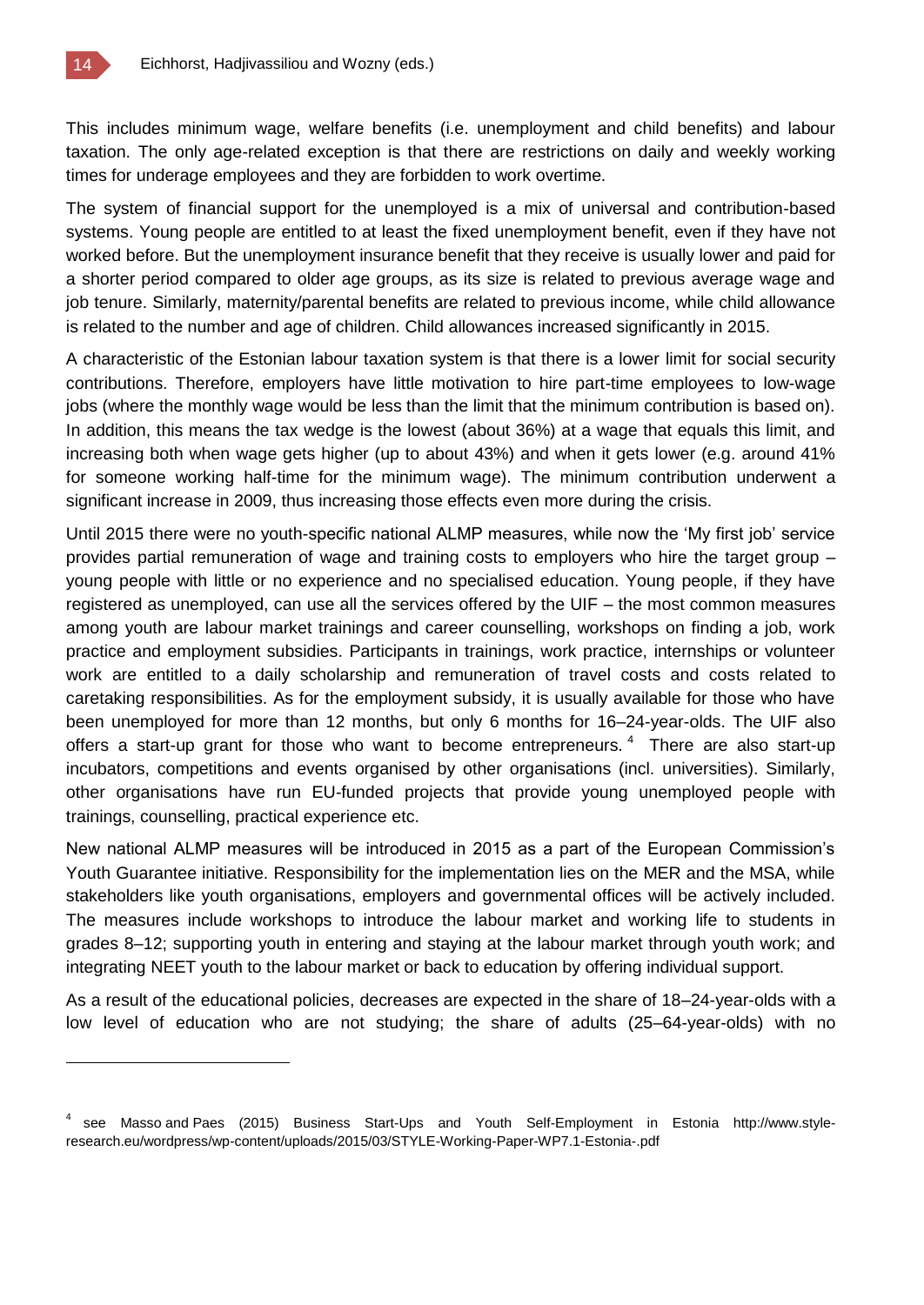

Due to the ageing of population, Estonia is about to face a serious labour shortage. This is magnified by the increased labour mobility both within the country and to abroad. 15–24-year-olds have become increasingly interested in going abroad, but fortunately their emigration plans have generally a more temporary nature compared to older age groups. Also, they are much more often driven by opportunities to see the world and develop professionally rather than high unemployment or disappointment in career opportunities in Estonia. Therefore, young people can be expected to return after some time and benefit Estonia with the knowledge and experience gained abroad.

A full outline is provided in Eamets and Humal (2015) *Policy Performance and Evaluation: Estonia,*  STYLE Working Paper WP3.3 [Performance](http://www.style-research.eu/wordpress/wp-content/uploads/2015/03/STYLE-Working-Paper-WP3.3-Performance-Estonia.pdf) Estonia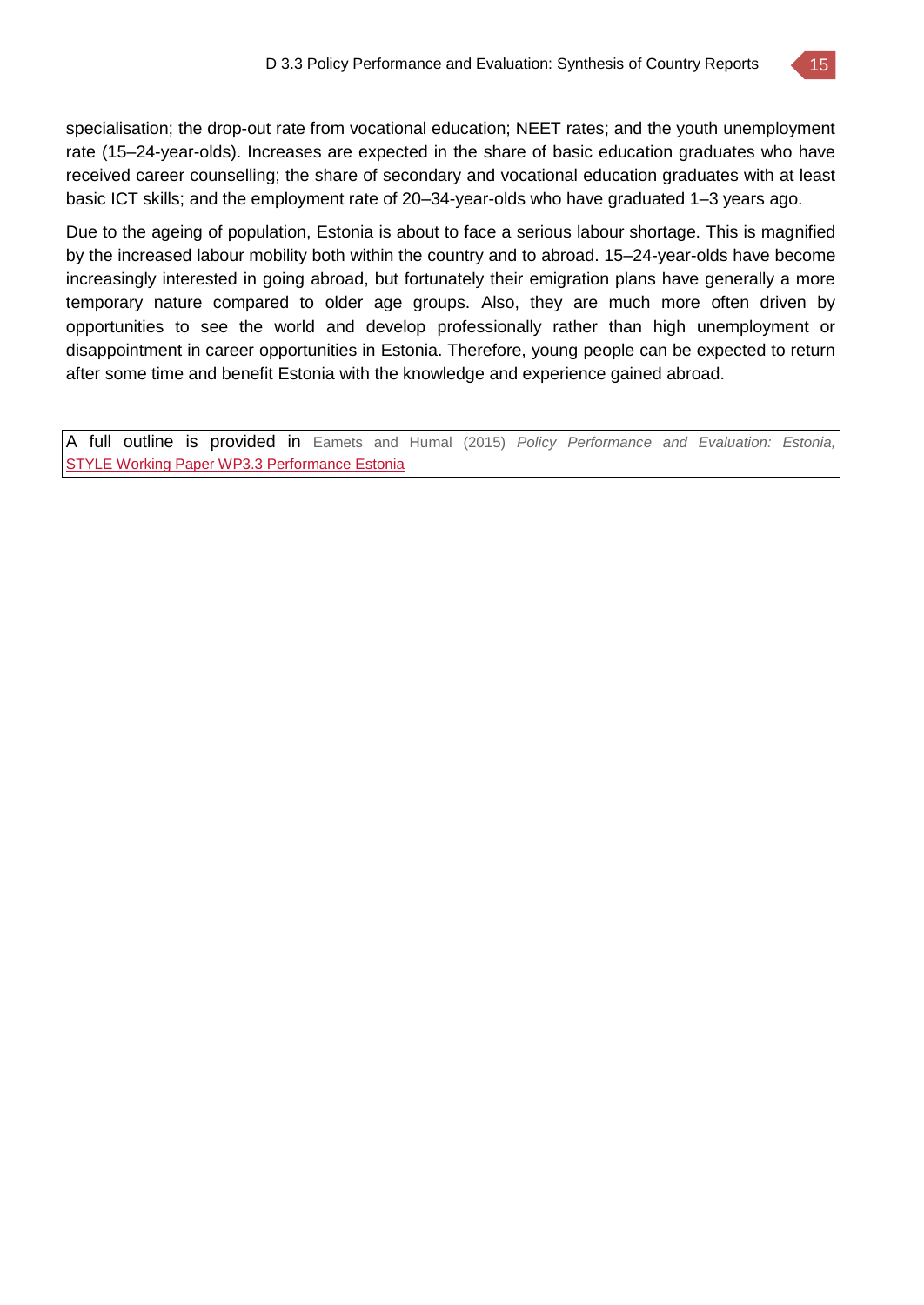### **4. Spain**

### **M. C. González-Menéndez, F.J. Mato, R. Gutiérrez, A. M. Guillén, B. Cueto and A. Tejero**

The economic recession has placed under extreme strain the youth labour market and the school to work transition system in Spain. The report, in a three-part format, presents and analyses the background to and recent developments in youth labour market performance, institutions and policies in Spain. The first part focuses on institutional arrangements; the second part focuses on the most recent policy and legal framework innovations; the third, concluding part, provides an assessment of the most likely effects of policy changes and continuities on different youth groups.

It is important to consider the sub-national regional government level in analyses of labour market and education policies in Spain. Employment and labour relations norms are nationally defined, while youth active labour market policies fall under the responsibility of regional governments. Even if educational policies are more restricted by national legislation than employment policies, regional governments have competences over education too. Social partners are officially involved in youthrelated policies to a large extent, their level of influence varying by area, governance level and region, and their co-operation may have intensified in the crisis.

The most important overall policy innovations targeting young people have been educational reforms and activation policies. The specific policies most singled out by social actors in the training sphere are the development of skills certification and their EU transferability and the Dual Training at VET. Other important innovations, such as changes in labour contracts and wage formation through collective bargaining, not specifically targeting young people, have impacted the youth labour market. However, these innovations, implemented in an era of severe economic recession and austerity, have had weak effects, and the traditional imbalances of the Spanish youth labour market are still profound.<sup>5</sup> Young people with intermediate educational level may have been the main beneficiaries but no substantial changes in levels of employment, transitions from temporary to permanent employment, long-term unemployment and skills mismatches, and unemployed people participation in training programmes have been observed yet.

Differential dismissal costs by contract explain the prevalence of the second tier (temporary contracts) among young workers, since legal limits to temporary employment are not enforced, and there are no differential criteria by age for applying the national minimum wage. Individual working time reductions are since 2012 subsidised, which could benefit the young. Since 2009 the employment of young

<sup>&</sup>lt;sup>5</sup> see González-Menéndez, Guillén, Cueto, Gutiérrez, Mato and Tejero (2015) Barriers to and triggers for innovation and knowledge transfer in Spain http://www.style-research.eu/publications/working-papers/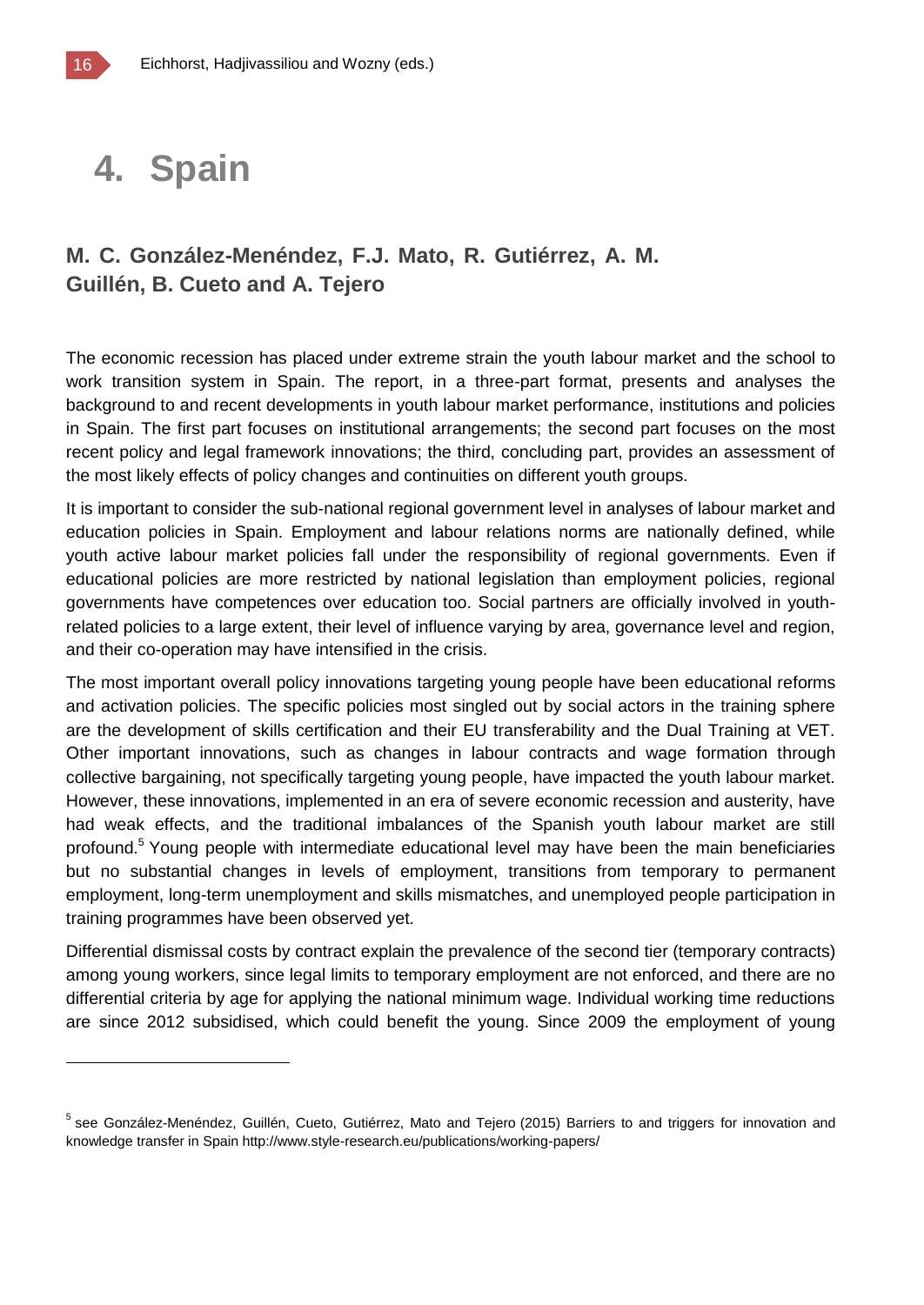

workers part-time is partly subsidised in terms of the employer social security contribution, which helps to explain the rise of this type of contracts in recent years, even during the crisis. In general, welfare benefits do not differ for young people, with the exception of disability. The labour tax burden in terms of income tax, and employer and employee social security contributions is comparatively high in Spain, especially for households with children.

A new activation strategy was set-up in 2013 and 2014, linking the allocation of funding from central government to regional results, encouraging the systematic use of profiling by regionally-run agencies, creating a single nationwide portal for job-search, and foreseeing the involvement of private providers in delivering job-search assistance. It is too early to assess the strategy's impact, but the introduction of new agents (private businesses) in job intermediation services is likely to provide a greater dynamism in job placements. However, the management of unemployment benefits on a regional basis still likely impairs geographical mobility across Spanish regions. In general, most recent changes to youth employment policies are not innovations, but small changes in policies that were already underway.

Wage formation and educational reforms may render positive results as to youth employment by reducing wages in the short-term, and by reducing the portion of under qualified youth in the longterm. In any case, a substantial proportion of low-qualified youth suffering very long-term unemployment during the crisis is in an increasingly chronic situation and should be urgently targeted by policies. In order to address the skill gap, an increase in the proportion of STEM graduates could be underscored as one of the main objectives in the medium term.

Finally, considering the role played by families in dealing with the risks the young in transition face, the level of access to tertiary education, and the level of unemployment protection, the characterisation in comparative research of the Spanish case as 'sub-protective' is found inadequate, even if access to and the quality of opportunities for training and life-long learning are a weakness. A more finely grained comparative analysis is deemed necessary. The different possible variants of labour market dualism observed in the EU context is the starting point proposed. If so considered, the Spanish case would fall under a category of 'longitudinal dualism'.

A full outline is provided in González-Menéndez, Mato, Gutiérrez, Guillén, Cueto and Tejero (2015) *Policy Performance and Evaluation: Spain,* 

[STYLE Working Paper WP3.3 Performance Spain](http://www.style-research.eu/wordpress/wp-content/uploads/2015/03/STYLE-Working-Paper-WP3.3-Performance-Spain.pdf)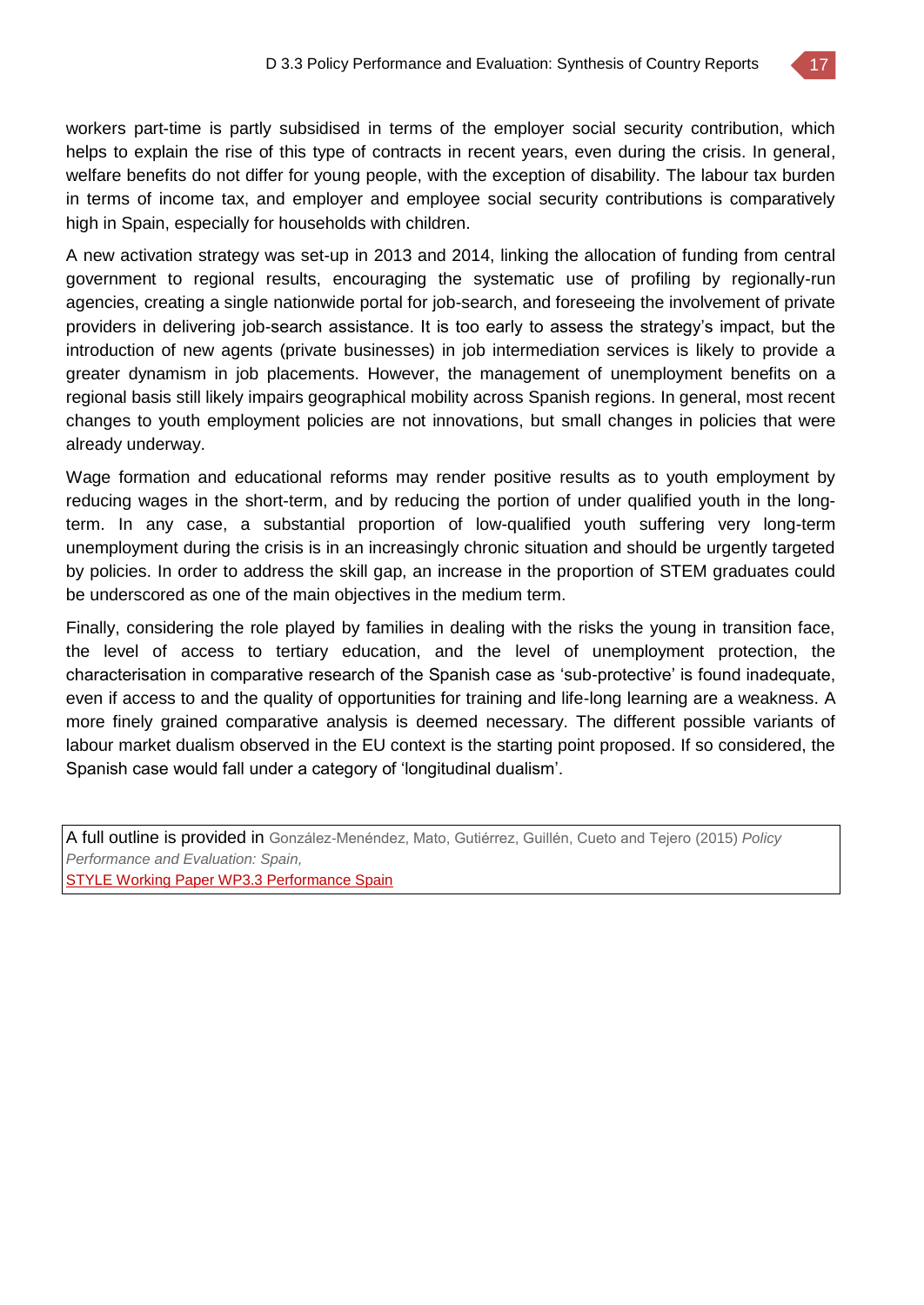## **5. The Netherlands**

**Bekker, S., M. van de Meer, R. Muffels & A. Wilthagen** 

#### **I. Institutional arrangements:**

Education: transitions from school to work

- The Dutch education system is a mixed system of general education at primary (5-12 years), secondary (HAVO/VWO 12-18 years) and tertiary level (University, 19-22 years) and vocational education and training at secondary (MBO, 12-16 years) and tertiary level (HBO, 17-20 years). The Dutch education system resembles very much a so-called 'general skills' regime (Hall & Soskice 2001). The level of generic skills of Dutch youngsters is therefore rather high compared to youngsters in other countries of the OECD.
- The Dutch training system is a dual system in which students may choose between the workbased route (BBL) and the school-based route (BOL). As of 2014, new regulations demand that schools at secondary and tertiary vocation level offer obligatory traineeships to every new student. If there is no traineeship found for the student by the school or the student him/herself the student is not admitted to the school.
- There appears a shortage of traineeships, internships and apprenticeships offered by employers for the large number of students. Because admittance to these types of education is dependent on a traineeship the shortage in supply means that youngsters lack education opportunities and become NEETs (not in employment, education or training).
- There is a strong debate in the Netherlands on the mismatch between the offered skills that students acquire at school and the required skills for executing the tasks at the workplace. The substance of the debate is on how the gap between offered and demanded skills can and need to be closed to improve the job match notably at entry into the labour market. The proposed reforms in the so-called national qualification infrastructure resemble this debate.
- There is an on-going debate on the return to investments in tertiary education, HBO as well as University, because of the high dropout rate in the first year of the education period and the low yield after four years. The dropout rate in HBO is about 30 to 40% either for students coming from secondary vocational or from general training.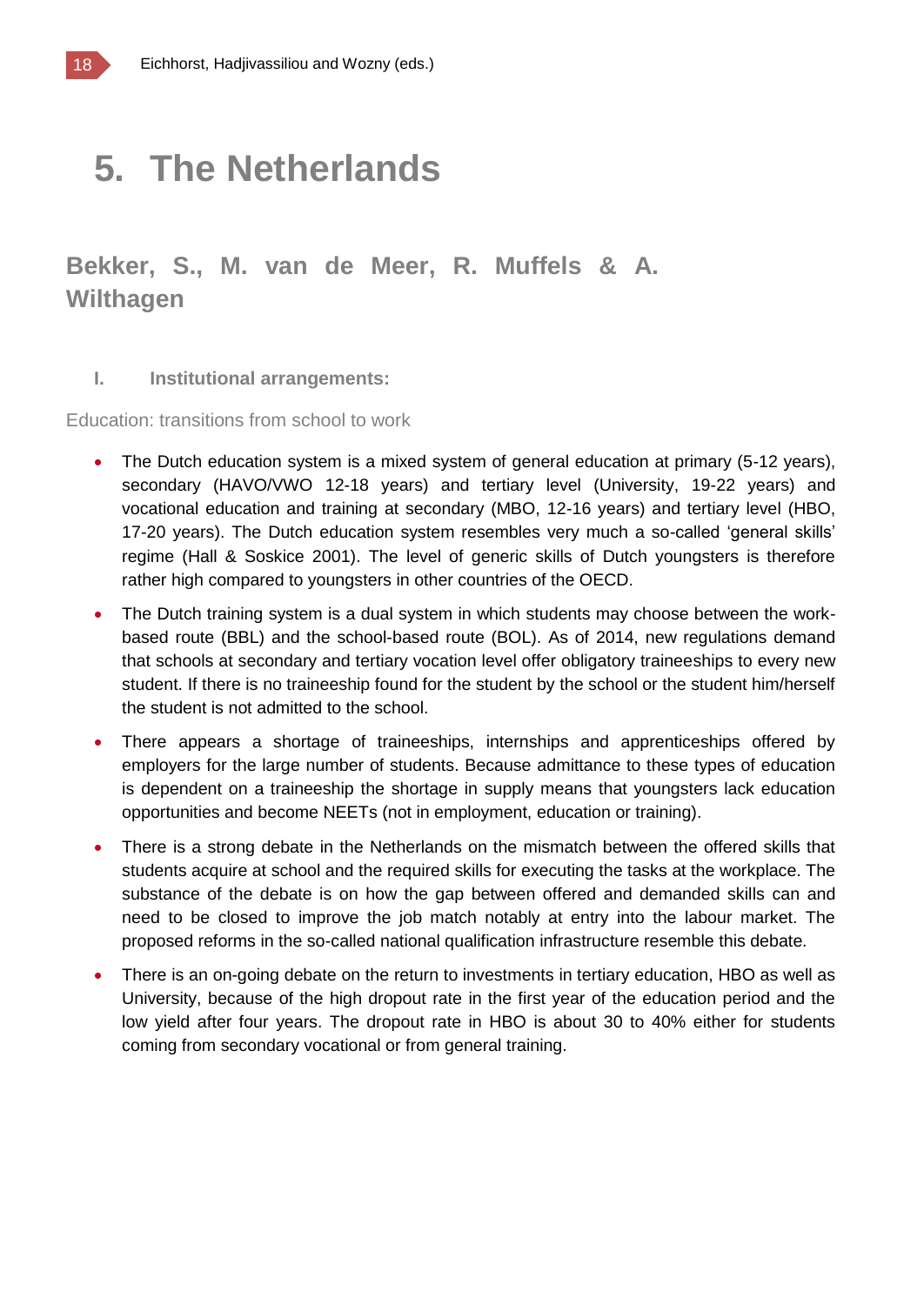Labour market, social security and welfare: transitions from unemployment to work

- The Dutch youth unemployment rate is traditionally low in comparison to other European countries even though it is on average two times as high as the overall unemployment rate. Youth unemployment rose strongly during the crisis, as did the overall unemployment rate, from 7% in 2008 to about 14% in 2013. From 2014 on youth unemployment is declining again and is now 12% in the beginning of 2015.
- The governance structure with respect to youth policies reflects the features of the Dutch welfare state, highly centralised in terms of law making and policy formation but with decentralised responsibilities for the execution of specific policies notably in the domain of labour market, social security and welfare.
- Regional (the provinces) and local authorities have discretionary power and operate with a certain degree of autonomy, but they are expected to cooperate to reduce unequal treatment across regions and municipalities. First responsible for the provision of unemployment benefits is the implementation office of the unemployment act (UWV), which also acts as the public employment office (Dutch PES). Before, January 1, 2015 the UWV was also responsible for the execution of the youth disability scheme (WAJONG).
- The municipality implements the social assistance scheme that renders people a minimum income in the case no other means of subsistence are available. The level of the social minimum income depends on the age and the household composition of the beneficiary. For 18, 19 and 20 years old the minimum assistance is lower than for 21 years old who get the adult minimum income. As of January 1, 2015 the municipalities became also responsible for the so-called Participation Act, that is a wage-subsidy scheme for the employer to warrant employment of vulnerable groups on the labour market including the young disabled.
- Due to austerity measures during the crisis the time and effort put into mediation of the shortterm UIB recipients have been diminished. The focus has therefore been shifted to e-coaching and e-matching to reduce the time needed for guidance and mediation and to focus on the most vulnerable group of people who need intensive mediation.
- The Act on Work and Welfare (WWB) contains a waiting period for those below 27 years of age. However, social assistance is denied when the youngster returns after 4 weeks and a return to state-supported education is possible. There is no evaluative research conducted yet on the impact of this rule, but there is some evidence from seven municipalities that 30% to 48% of youth does not return after the 4 weeks waiting period (Ministry Social Affairs and Employment, 2013).
- The Netherlands are characterised by a preventive and dual system of employment protection legislation. Employers have to submit a request for dissolution of the employment contract from the lower courts or ask for a dismissal permit from the Dutch PES (UWV), before they can dismiss an employee. Half of the cases are now brought to court. At the same time the Netherlands has a liberal system for non-standard employment meaning that whereas the EPL for permanent workers is fairly high (2.8 according to most recent OECD figures), the EPL for flexible workforces is fairly low (1.2).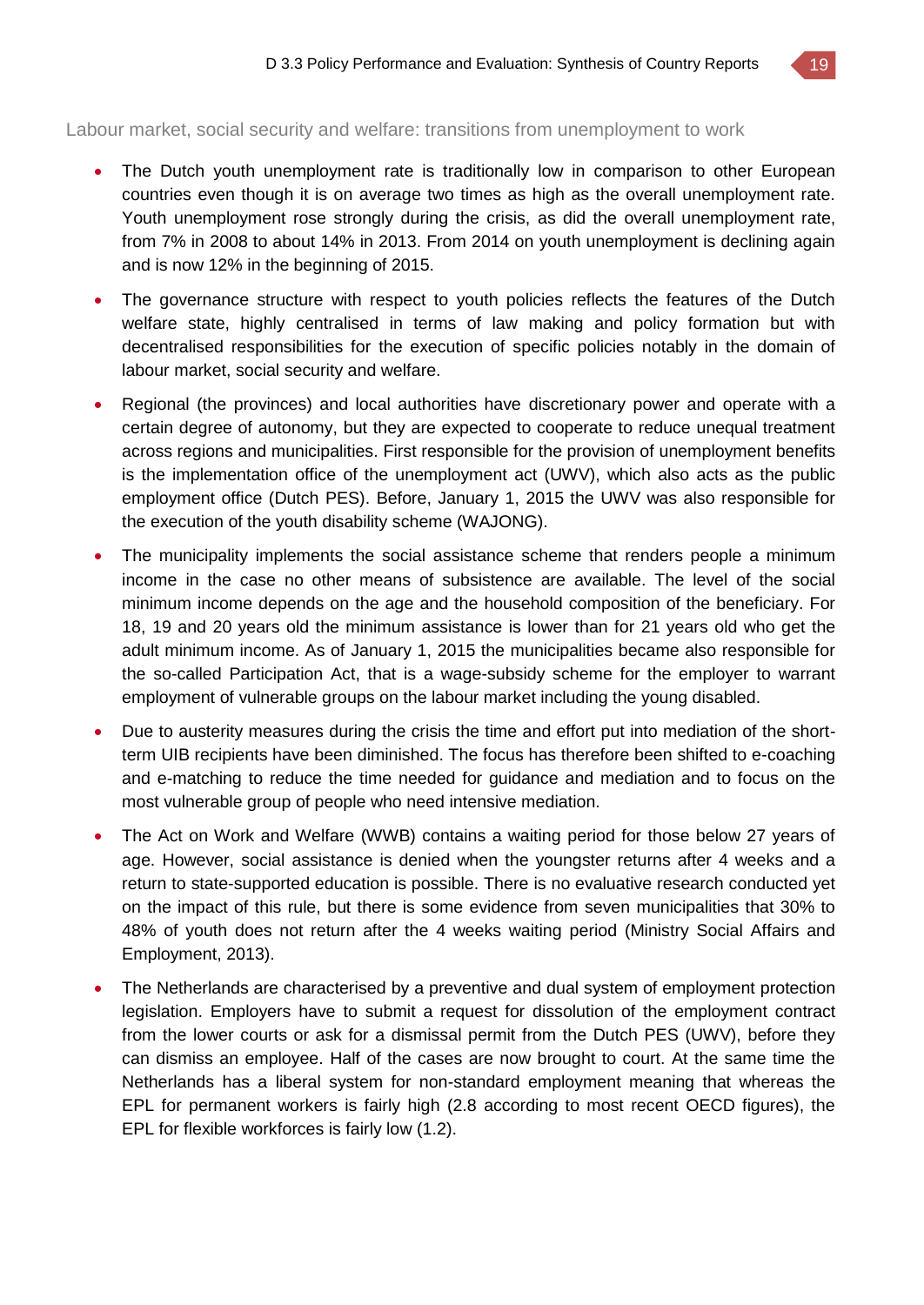

- Dutch youth is increasingly and to a high extent employed in temporary contracts and the chances of making a transition into an open-ended employment contract have declined.
- **II. Policy Innovations: facilitating transitions into work**

#### Education: transitions from school to work

- There is a commonly felt need to improve the match between the education system and the labour market. A reform of the national qualification infrastructure is in preparation, entailing the reduction of the number of education programmes and the creation of a clearly defined set of labour market-oriented career profiles. This restructuring will also facilitate schools in catering more to the needs of regional labour markets by developing tailor-made courses.
- One of the major policy efforts was to reduce the number of early school-leavers or drop-outs. The policy was very successful and the dropout rate has been reduced from 5,5% in 2002 to 2.7% in 2012. Part of the success is the integrated and concerted approach, in which schools were involved, but also social work institutions and local communities.
- Since the establishment of the Knowledge and Innovation Agenda in the early 200s and the Technology Pact in May 2013 the most important policy innovations concern the public-private initiatives of the Centres of Craftsmanship in secondary vocational training (MBO) and the Centres of Excellence in higher vocational training (HBO). In addition, for the period 2014- 2017 the government invest 100 million euros in the creation of a regional investment fund for the setup of dual learning-work programmes that can improve the qualitative match between MBO and work practice.

#### Labour Market, Social Security and Welfare: transitions from unemployment into work

- Changes in EPL for both open-ended and temporary employment contracts will be implemented in the course of 2015, building on the 2013 Social Accord that was concluded among the social partners at the national level and which was subsequently translated into new legislation, such as the Act on Work and Security.
- The social accord in 2013 altered the court formula for calculating severance pay (from one month for each year of service to 1/3 month) to make dismissal cheaper for employers. For older people (50+) another formula will be used. In addition a ceiling is set for severance pay of 75,000 EUR that is transformed into a transition budget. The EPL protection of temporary workers will change as well. The regulation of fixed-term contract will be adjusted, changing the 3\*3\*3 rule (a maximum of 3 consecutive temporary contracts for a maximum of 3 years with 3 months period in between two chains) into a  $2*2*6$  rule (maximum of 2 consecutive contracts for the duration of 2 years and an interval of 6 months between two chains).
- An innovative local scheme to help young people bridging the gap between unemployment or welfare and the first job is the "Youth Starter's Grant". About 150 of the 400 Dutch municipalities have launched this scheme. School-leavers who are unable to find a job are stimulated and facilitated with finding a traineeship at a company or institution that matches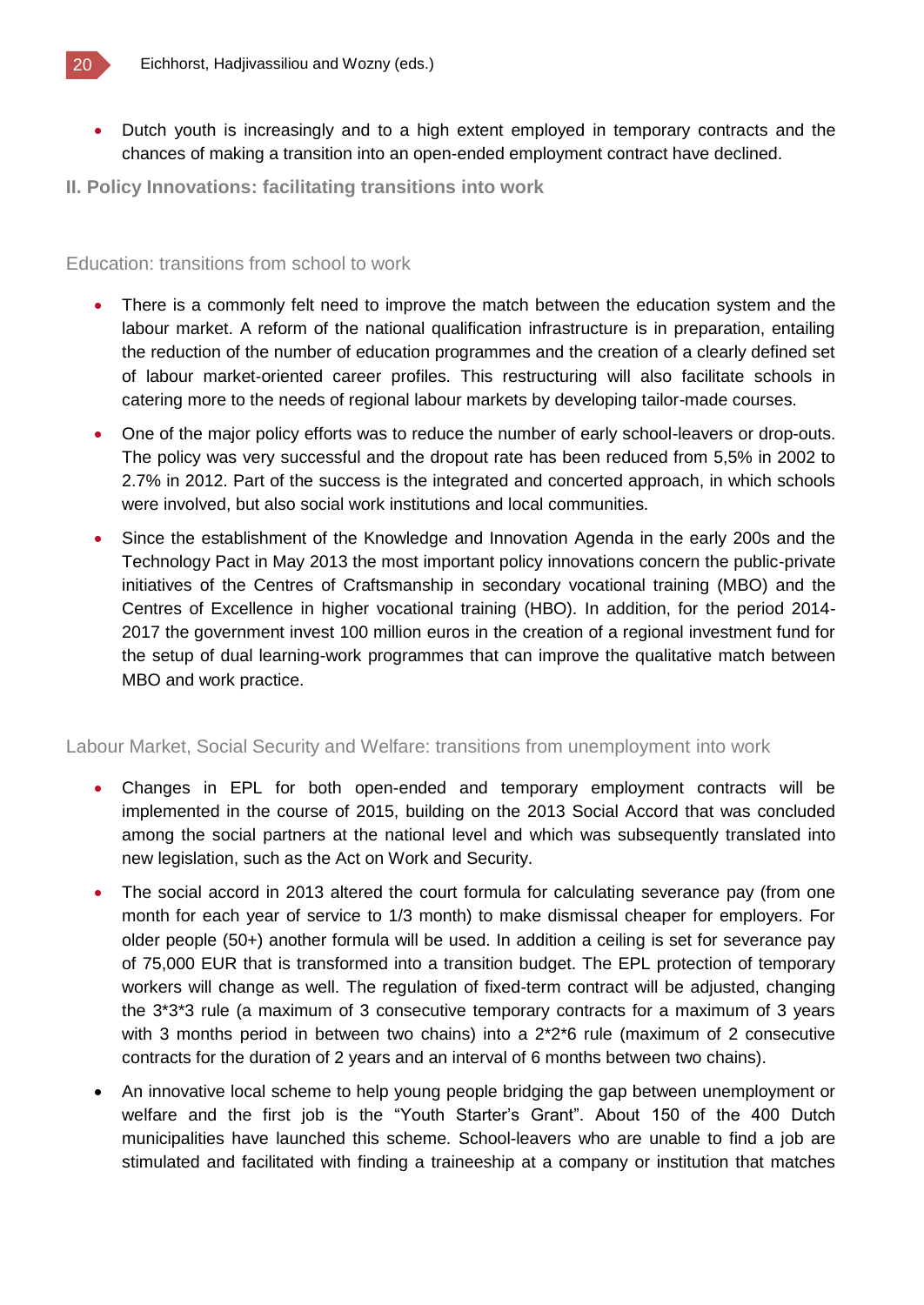

both their level and type of education. The employer pays at least 100 euro per month to the young person and the municipality pays in addition 400 euro (using ESF funding), creating a total grant of 500 euro per month. The grant is given for a maximum period of 6 months and cannot be prolonged.

 A second innovative scheme concerns the sector plans launched in 2014 by the government. The social partners are invited to develop sector plans that may or may not be focused on youth transitions, which are then co-financed by the government (600 million euro). Viewing the 72 plans that have been approved so far they entail work-to-work transitions for redundant workers and training and education. A first evaluation shows that only 9% are targeted to youngsters of which only minor attention is paid to youth transitions within employment.

#### **III. Assessment of impact**

- There is hardly any evidence in the Netherlands showing the effect of policies and/or institutions on the employment of youngsters. The Netherlands has no tradition in policy making to conduct ex ante evaluation research of the proposed policy change nor to conduct any form of 'impact assessment'. Therefore, policy evaluation and impact assessment must be based on plausibility reasoning or contextual evidence.
- There is not much evidence on the effect of the age-differentiated level of the minimum wages on youth employment. There is reason to argue that notably in the recent crisis in particular sectors which are sensitive to the business cycle such as the retail sector, the hotel, catering and restaurant sector some crowding-out and substitution has taken place not only of older youngsters with higher minimum wages by cheaper youngsters but also of low-educated (temporary or permanent) youngsters with skilled student workers mostly working on temporary contracts.
- Strong employment protection has on average no impact on overall employment, but it has a strong negative impact on the employment of youngsters. This seems especially caused by a strong negative impact of the strictness of the regulation of temporary contracts. The stricter the regulation of temporary work is, the more adversely the employment of youngsters is affected. Employers are apparently then reluctant to hire temporary but also regular workers. That might explain the low unemployment rate of youngsters in the Netherlands who are employed in temp jobs instead of becoming unemployed.
- The share of youngsters in temporary jobs has increased strongly during the crisis from 48% in 2008 to 63% in 2012. This appears associated with the strict employment protection of regular and the lean protection of temporary workers. Youngsters face more employment and income insecurity because the annual transition rates from flex contracts into open-ended contracts is declining over time and wages are low in temp jobs. There is concern for the position of NEET youngsters (Not in Employment, Education or Training), and the re-insertion of young handicapped persons back into the labour market (Participation Act).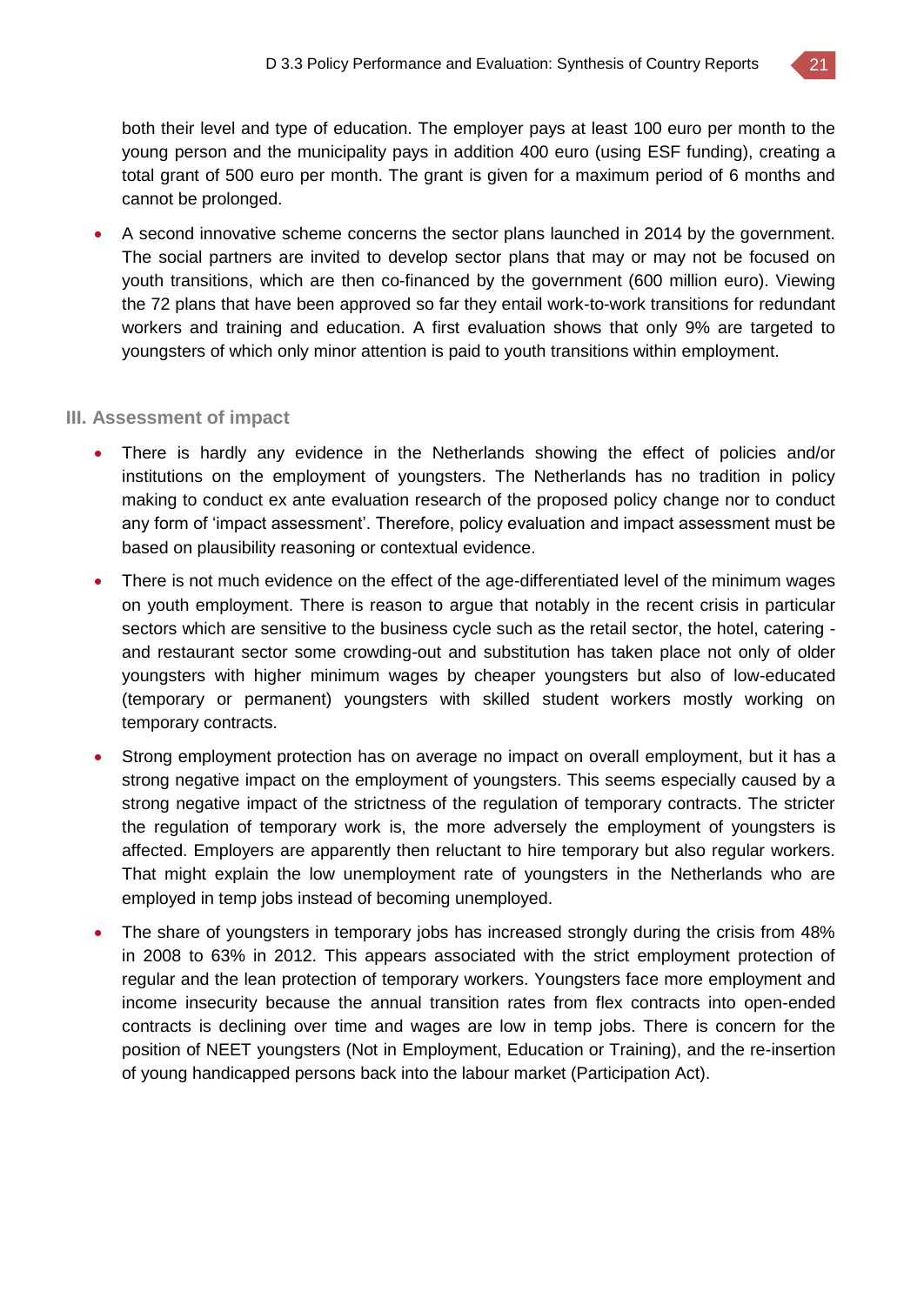

A full outline is provided in Bekker, van de Meer, Muffels and Wilthagen (2015) *Policy Performance and Evaluation: Netherlands,*

STYLE Working Paper WP3.3 [Performance](http://www.style-research.eu/wordpress/wp-content/uploads/2015/03/STYLE-Working-Paper-WP3.3-Performance-Netherlands.docx) Netherlands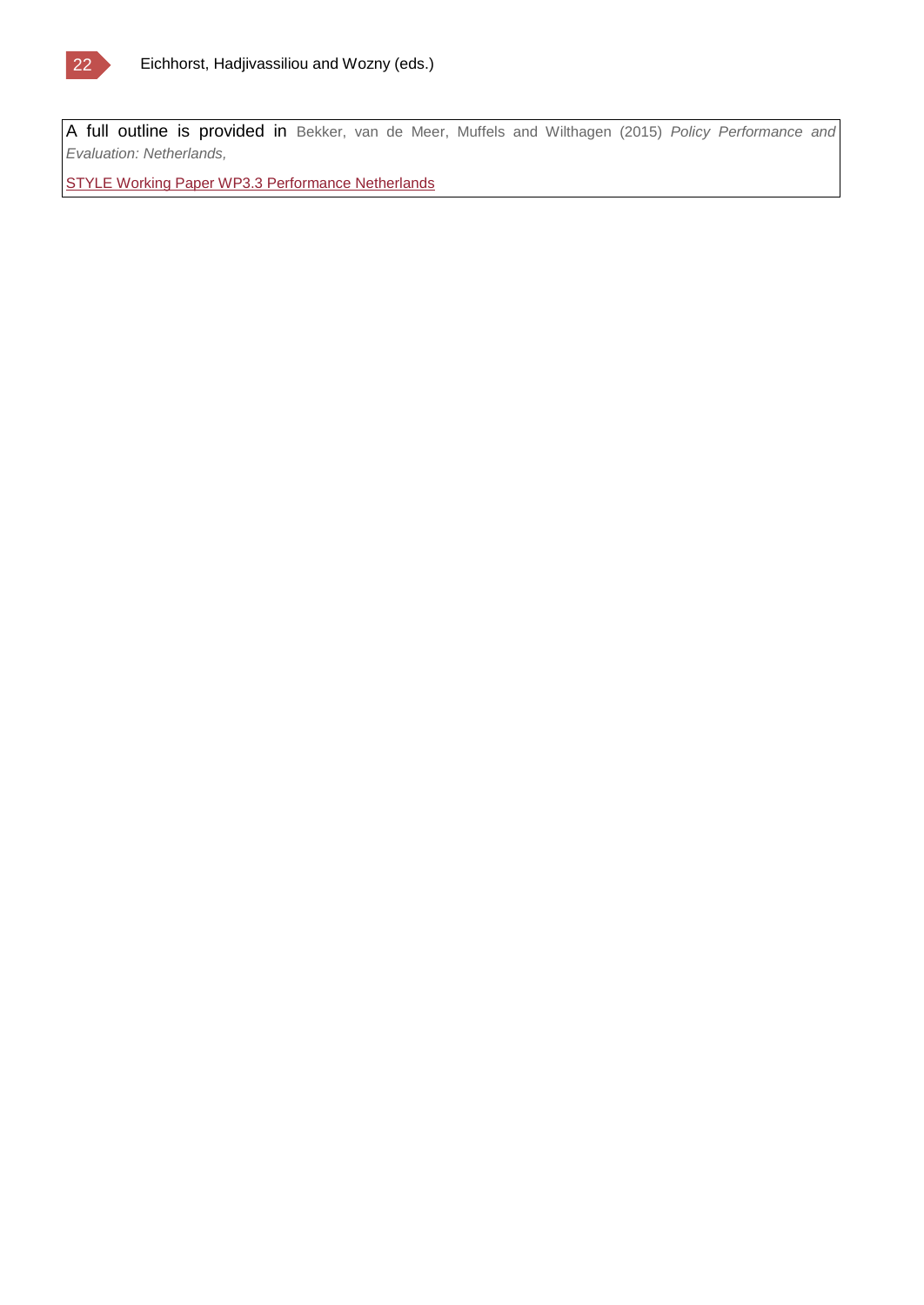## **6. Poland**

### **Ewa Ślezak and Bogumiła Szopa**

- The labour market situation for young people in Poland is neither good nor bad. In fact, in comparison with other EU member states the unemployment rate is simply average, which is confirmed not only by statistics but also in opinions of the interviewed stakeholders. Statistics for 2002 – 2004 painted a much worse picture.
- Young people who enter labour market are a very heterogeneous group, varying in qualifications, experience and expectations. Therefore, though there is no single pattern of transition from the education system to the labour market, those who have better qualifications fare much better.
- Those with higher education less frequently end up as unemployed than those with vocational training or lower education. There is a paradox observed, fewer pupils decide to take up vocational training, yet percentagewise more of them end up in unemployment and experience longer spells of unemployment.
- The latter is of course related to the structural problems that adversely affect this transition, i.e. dispersion of responsibility between education and labour market, a very complex structure of institutions dealing with the young, mismatch between education and the labour market needs, long educational cycles which make immediate reactions to the changes in the labour market almost impossible, limited discussion and cooperation between governing institutions and social partners to name just a few.
- The regulatory framework governing school to work transitions is very complex. A wide range of policy tools exist to address unemployment alongside new solutions to address emerging problems. Detailed and complex initiatives relating to allowances, benefits and reimbursements entail a complex degree of conditionality.
- The majority of regulations and actions address the unemployed in general, rather than young people specifically. Nevertheless, targeting youth has become increasingly important since the crisis and economic slowdown. Specific programmes designed for those under 30 years old as well as for specific sub-groups of juvenile and disabled youth have become more evident as attempts to develop innovative practises.
- In the implemented policies and programmes there is a change of thinking presented by the policymakers i.e. the Ministry gives the opportunity, a metaphor of a bait, while an individual has to catch the fish. Sadly, in most of cases, the regulatory framework in all other areas, from education to the labour market, proves the old type of perception – activation of various actors is set in the context of giving and reimbursing.
- There is a wide division of responsibility between various actors both in regulations and in actions: horizontal responsibility between the Ministries responsible for education and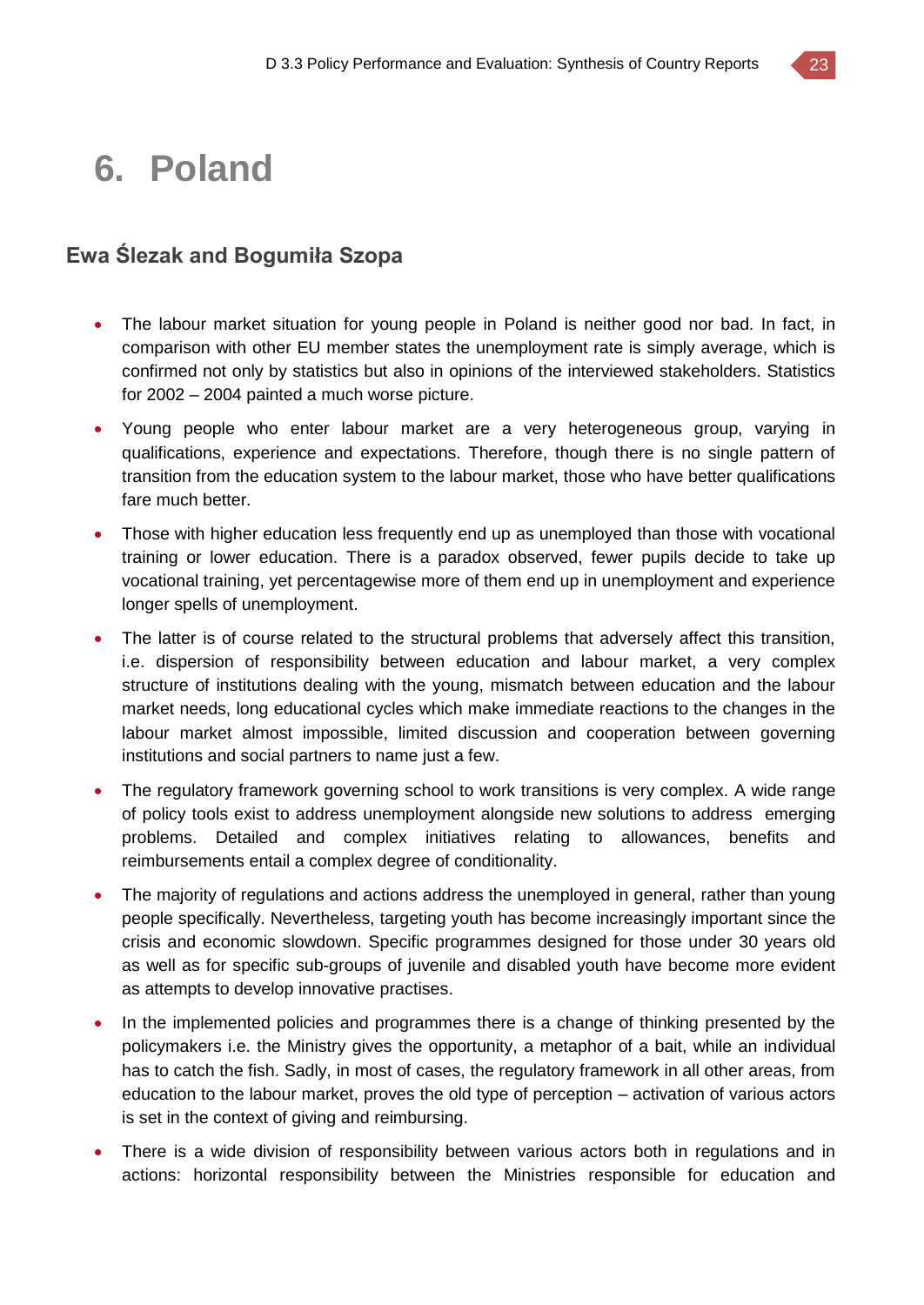employment with clear demarcation lines hamper some actions, as is also the case with vertical responsibility between central and local government. Further analysis of the effects of potential coordinated actions across the governing institutions is required.

- Cooperation problems exist between educational providers and employers. Some dialogue is evident of educational institutions responding to employers needs through the inclusion of internships and placements into curricula. Limited dialogue results in limited change or improvements, with a very variegated pattern of private sector and the NGOs involvement and desire to implement effective change. Attempts to re-profile the system have been on-going for a number of years.
- In spite of some success, more coordinated actions, linking and engaging all stakeholders, to support Polish youth integration in employment are still needed.

A full outline is provided in Ślezak and Szopa (2015) *Policy Performance and Evaluation: Poland,* **[STYLE Working Paper WP3.3 Performance Poland](http://www.style-research.eu/wordpress/wp-content/uploads/2015/03/STYLE-Working-Paper-WP3.3-Performance-Poland.docx)**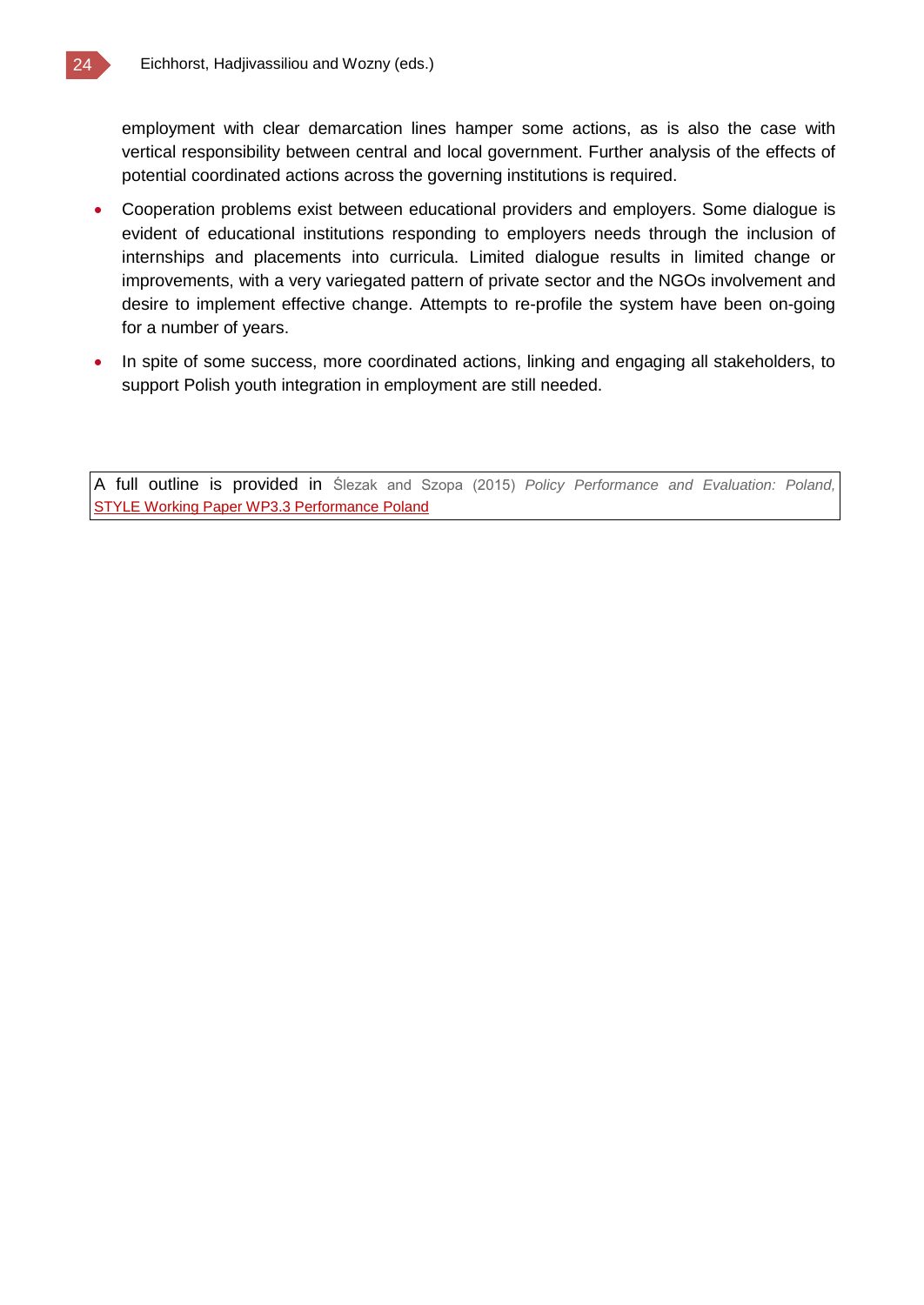## **7. Sweden**

### **Eskil Wadensjö**

- Swedish youth policy is handled mainly by the state and the municipalities. The state is in charge of the legal regulation and a number of state authorities are involved in labour market policy programmes and tertiary education. The municipalities are responsible for education at the primary and secondary levels. Up to the end of 2007 municipalities also were responsible for unemployed youth under the age of 25. That changed with the introduction of the Youth Job Programme in December 2007 that is managed by the Swedish Public Employment Service. Still, it is rather common that municipalities provide their own labour market policies for unemployed youth, especially for those under the age of 20, where municipalities have an obligation to help ("informations- och uppföljningsansvar"). The state and the municipalities are to an increasing extent buying services from private companies.
- The primary school is comprehensive and lasts for nine years. The general school starting age is seven but there is a pre-school year for those aged six. Tertiary education is divided into three cycles. Most universities are financed and run by the state. There are no fees in the Swedish school system besides for students in tertiary education coming from countries outside EU/EES and Switzerland.
- Sweden has no minimum wage legislation but there are minimum wages clauses in the collective agreements. Since the mid-1970s, there have been laws regulating the labour market. The most important one is The Law on Job Security (LAS). It means that those who already have a job have a protected position. The working hours for those below 18 are strictly regulated in Sweden.
- There is a long history of labour market policy that aims to improve the situation of young people. The names of the measures have changed over time as well as the organisation of the business. The state has had and still has an important role in this policy, but also the municipalities have been active in the area. It is difficult to get an overall picture, as the municipalities do not have the same standardised and comprehensive statistics as the state has through the Public Employment Service. A main impression is that the policy is fragmented at various levels and that there is uncertainty as to its effectiveness.
- The economic crisis that emerged in 2008 has been shorter than and not as severe as in many other European countries. But there have been worries also in Sweden for those who neither work nor are in education (the NEETs). The policy has been mainly the same as before the crisis: trying to get as many as possible to complete secondary education and in other cases to place the unemployed and those with special problems in labour market policy programmes, to a high extent in programmes especially designed for young people.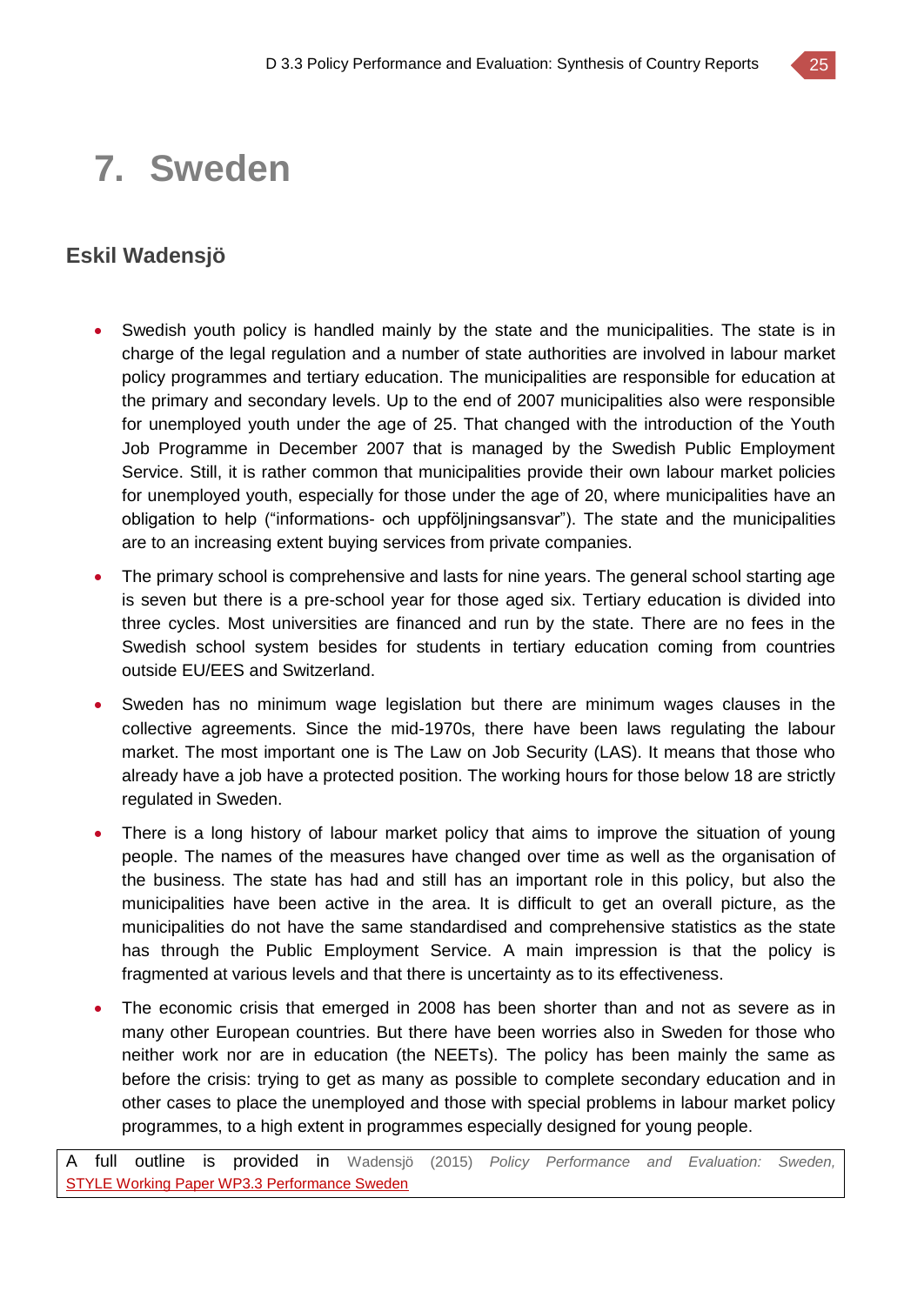## **8. Turkey**

### **Fatoş Gökşen, Deniz Yükseker, Sinem Kuz, İbrahim Öker**

The concept of youth-related policy is fairly a new phenomenon in Turkey. Governance of youth policies is remarkably centralised, yet fragmented. The involvement of social partners such as trade unions, employer associations or other NGOs remains ineffective. The most significant development in recent years regarding youth is the foundation of the Ministry of Youth and Sports (MYS) which aims to improve the quality of youth policies and involvement of youth to the policy-making processes. The basic structure of education is planned, operated, managed and financed by the state under the Ministry of National Education (MoNE). Ministry of Labour and Social Security has recently taken up issues of regional minimum wage, unregistered work, severance pay and flexible work into its agenda related to youth employment. Turkish Employment Agency (İŞKUR) serves as a portal to mediate between employers and jobseekers. İŞKUR also aims to increase labour market participation and the employability of the active population in Turkey. As part of its ALMPs, İŞKUR conducts annual labour market analyses in all cities and organises routine training programmes on employment and entrepreneurship.

Due to a relatively long compulsory education period Turkey records high rates of schooling ratios; schooling ratios for 2013-2014 academic year are as follows: 99.6% for primary education, 94.5% for elementary education, and 76.7% for high schools. Secondary education in Turkey is highly fragmented, i.e. it has a multi-tracked nature at the secondary level and this further increases when it comes to the vocational and technical secondary education. Nineteen different kinds of vocational schools providing training in more than 130 occupations are present in Turkey. Despite a growth of vocational enrolment at secondary education level, the lack of prestige and lower quality associated with this sector means few students opt voluntarily for VET as an alternative to general education. For many young people vocational high school is a "second" option after they fail to enrol in general education giving high schools. Likewise, higher vocational schools (MYO) are a second option for those who cannot get into 4-year degree programmes in universities. Nominally free tertiary education is planned, managed and financed by the Council of Higher Education (CoHE). There are currently 178 universities, and more than 800 vocational schools of higher education.

Turkey has the strictest employment legislation and the tax rate on labour is among the highest in the OECD for low-wage workers and those with families. This tax burden creates disincentives for employers to hire labour and for these workers to seek employment, especially in the formal sector. Because young people are overrepresented in the low-wage sector, they are particularly affected by the tax wedge. In 2008, a minimum living allowance for personal income tax was introduced which reduced the tax wedge by between 2.5 and 6 percentage points depending on the family status and income level of the worker. Furthermore, social security contributions for employers were reduced which further reduced the average tax wedge. Most importantly, Labour Law is only applied to formal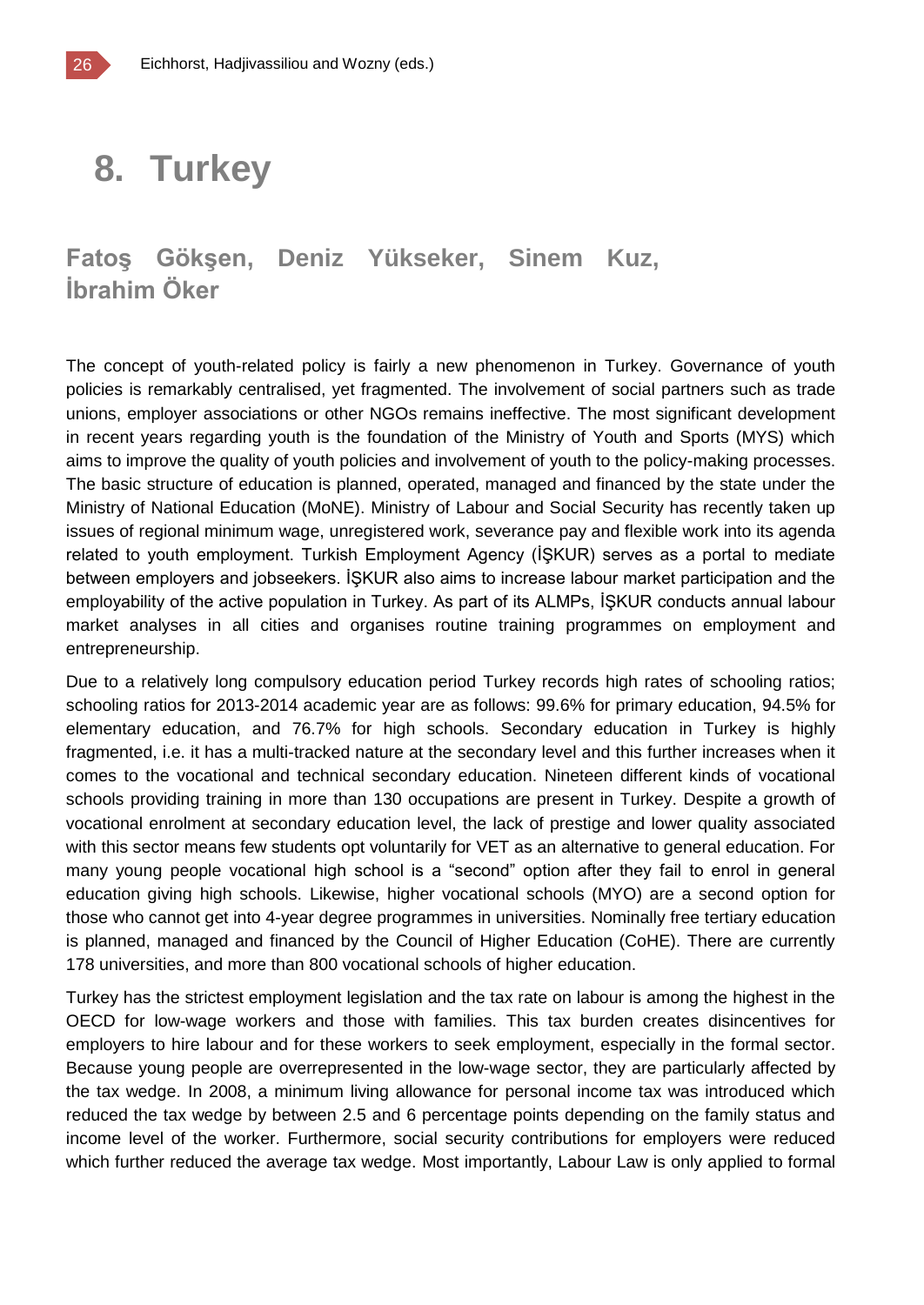labour force which includes white-collar public-sector employees, self-employed and agricultural workers, whereas the informal employment which is around approximately 38% is left out. In this respect, while legal structure of labour can be viewed as highly fragmented, one of the recent improvements about the minimum wage is a progressive step in terms of young people's rights. The level of minimum wage difference between young employees and regular employees were recently eliminated. Tax exemptions for the companies, in the case of hiring interns and apprentices, are another financial support mechanism for young people.

Flexible forms of employment have created grounds for part-time work, temporary work and overwork for the first time. The implementation of flexible types of employment has so far been relatively limited. The activities of private employment agencies are strictly regulated.

Turkey allocated a considerable amount of financial resources to active labour market policies. Expenditures on ALMPs grew considerably, to 4% of public expenditures in 2012. Expenditures on unemployment benefits rose to 4% of total non-interest expenditures during the crisis. İŞKUR increased coverage of the unemployed and the number of participants in active labour market programmes after 2008. The government's policies included the expansion of active labour market programmes to all registered unemployed. Since 2008, İŞKUR has increased vocational training, introduced Job and Vocation Counselling and, recently, linked social assistance beneficiaries to registration with İŞKUR.

Although not targeting specifically the youth as does the education or labour policies, the social insurance system aims at providing insurance to society at large, mainly in the form of health care services and pensions, with the principle of self-financing, whereas the social assistance seeks to alleviate poverty and provide social care for needy persons and groups. In this regard, a system of Universal Health Insurance (GSS) is currently being implemented in Turkey. Individuals below 18 are eligible for health insurance in any case and if the young people are enrolled to tertiary education they can benefit from the GSS till the age of 25.

In terms of welfare policies, the family still represents the core supporting mechanism for the young employed. Families are still expected to protect youth from the risk of unemployment and to facilitate their STW transition by providing financial support. Despite this situation, some policy reforms have direct or indirect benefits for youth. Since healthcare became universal in 2012, it has decreased the destructive effects of unemployment. Another policy measure that has an indirect impact on disadvantaged youth is social assistance programmes for alleviating poverty. Conditional cash transfers for poor households have played a role in encouraging the school enrolment of girls and boys.

Turkey reduced the overall tax wedge and waved social security contributions for unemployed youth and women. These measures may have contributed to greater female and youth employment rates. At the same time, lower payroll taxes and improved enforcement have helped lower informality from 34% in 2005 to 25% in 2012. Still there is need to tackle labour market rigidities, resulting from disincentives against part time work and high hiring and firing costs. Greater labour market flexibility, through part-time work and a reform of severance pay arrangements, as well as targeted measures to help women combine work and family are the policy priorities in dealing with the youth unemployment.

What seems to be lacking in Turkey is a comprehensive youth policy approach which takes youth's needs and prospects as a focal issue and creates and coordinates policies and institutions in a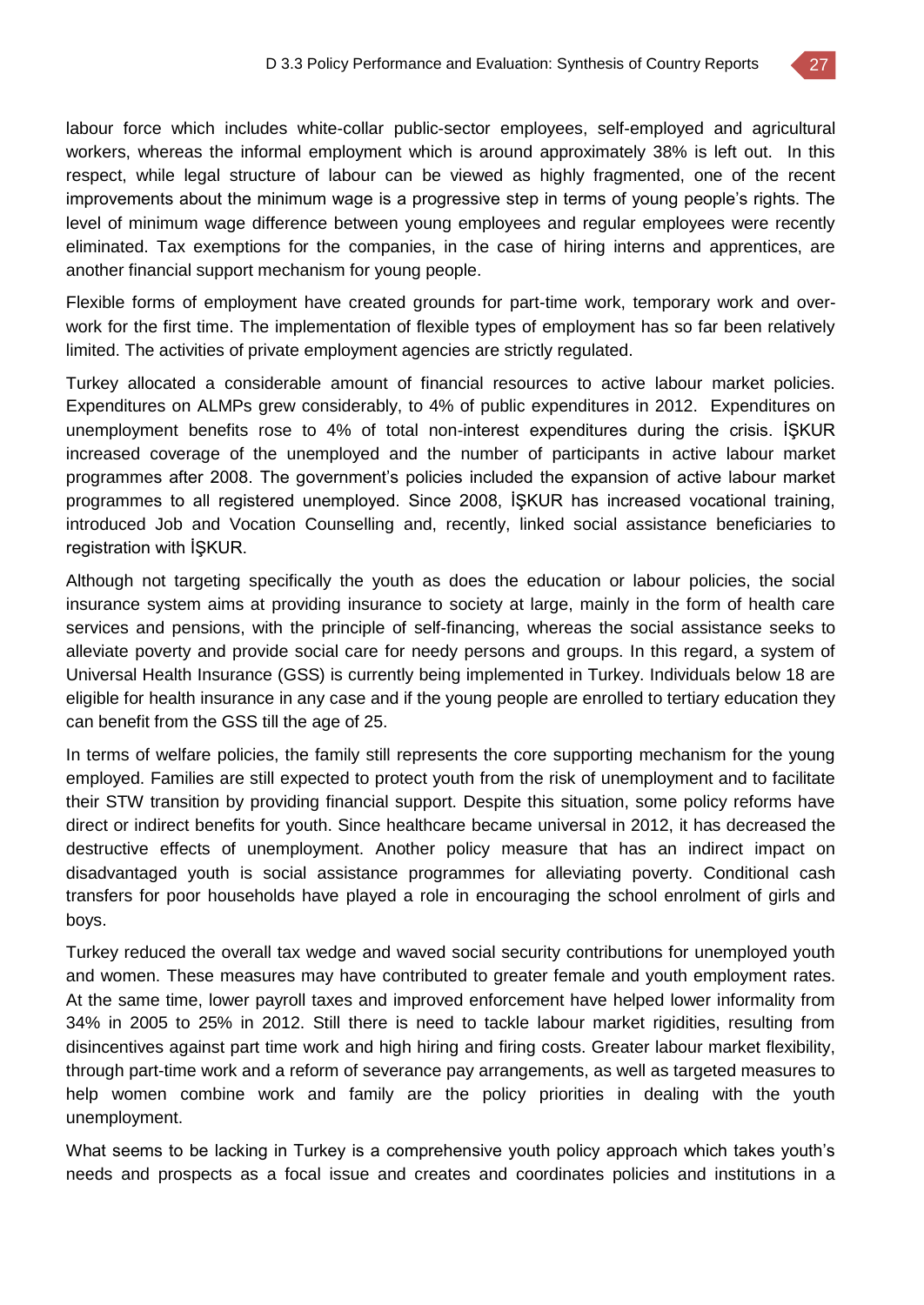

coherent way toward this goal in different relevant areas from education to employment, budget allocations, regional policy and social security. The institutional and policy framework concerning youth lacks coherence, scope and effectiveness. Youth-related projects are often defined according to urgent needs in an ad hoc way, without much institutionalisation or planning. Active labour market policies (ALMPs) and measures alone may fail to make a sufficient impact, given the high level of informal activity in the labour market and the low level of education.

Turkey's entire prospective development path toward 2023 (the centennial of the Republic) aiming at such targets as very high levels of competitiveness, higher employment, sustainability of growth, greater equity and gender equality makes the need for effective policy focus on youth all the more important. Turkey needs to go beyond its present rather problem-based, sectorial approach to youth with a comprehensive youth policy.

A full outline is provided in Gökşen, Yükseker, Kuz and Öker (2015) *Policy Performance and Evaluation: Turkey,*  [STYLE Working Paper WP3.3 Performance Turkey](http://www.style-research.eu/wordpress/wp-content/uploads/2015/03/STYLE-Working-Paper-WP3.3-Performance-Turkey-.docx)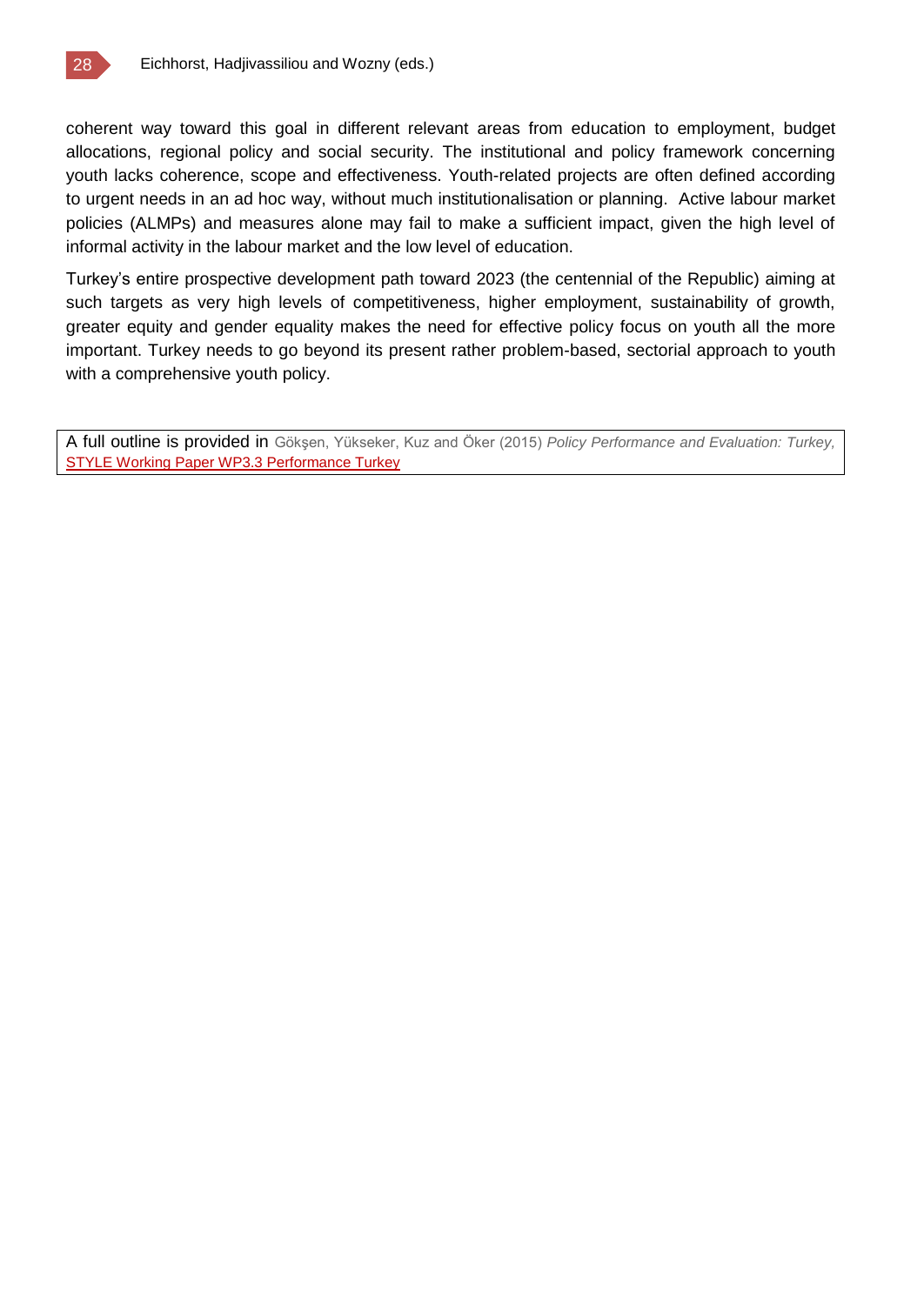## **9. The UK**

### **Kari P Hadjivassiliou, Arianna Tassinari, Stefan Speckesser, Sam Swift, and Christine Bertram**

Youth unemployment in the UK presently stands at 16.1%, which compares favourably with the EU-28 average of 21.5%. Moreover, the UK's youth unemployment has been consistently below the EU average. Yet, this relatively better performance masks structural and institutional characteristics which have an adverse impact on young people's school-to-work (STW) transitions. Compared to other Member States, the UK is characterised by **fast but unstable STW transitions**. The vast majority (80%) of young people flow off Jobseeker's Allowance within six months, but take longer to move to permanent employment. Indeed, STW transitions in the UK have become lengthier and more uncertain.

A key feature has been the tendency of young people to stay in education as opposed to entering employment at an earlier age. The number of people aged 16-24 in full-time education has more than doubled over the last 30 years. The UK performs well above the EU average with regard to both tertiary attainment and completion rates.

Compared to other Member States, qualifications and skills are more critical for smooth labour market entry, with the unemployment rate of low-skilled 15-24 year-olds being 37.2% (vs. a 30.3% EU average). Conversely, the employment rate of recent graduates from at least upper secondary education is well above the EU average. However, both **horizontal and vertical skills mismatch** is rather high even for recent graduates. As a result, there is **significant underemployment among young people**.

Indeed, a recurring criticism of the UK's education and training system is that it equips young people with **inappropriate or insufficient skills**. Despite recent progress, a significant minority continue to leave secondary education without the necessary skills and qualifications to compete in the labour market (European Commission, 2013a and 2014a). The UK has **too little vocational provision at post-secondary level** and, the UK's VET policy has been criticised as being **too focused on basic skills and relatively low-level qualifications**.

Employers and employer associations have repeatedly voiced concern that the **UK's education system provides inappropriate or insufficient skills to young people**. Linked to this is the limited role for employer involvement and engagement, with a consistent trend of few employers (6%) recruiting young people directly from school.

This lack of employer engagement is linked with the dominant feature of the UK's labour market: **flexibility**. The UK has one of the **lowest employment protection legislation (EPL) scores** in the OECD. High labour market flexibility means that young people move more frequently between jobs and into and out of education.

Internships constitute a key STW transition mechanism, particularly for graduates, but are often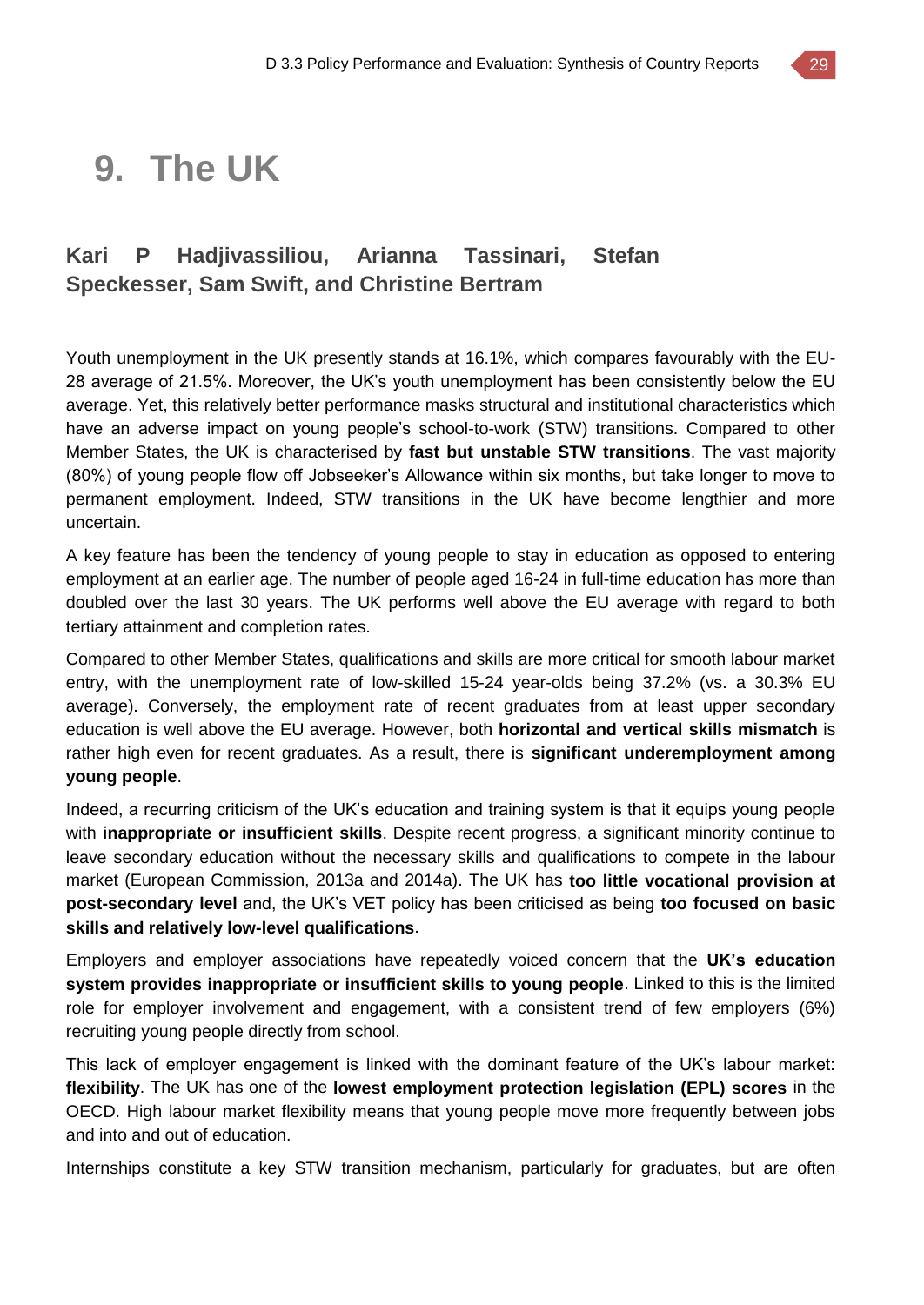associated with questionable employer practices and poor working conditions. Growing numbers of young people are caught in endless series of internships which act more as a 'dead end' than a 'stepping stone' to stable employment.

Another key characteristic of STW transitions is the large number of young people in **precarious part-time or temporary jobs**. A major recent development is the growth of **'zero hours contracts'**: of those employed on such contracts, 37% are 16 to 24 year olds. The UK has a relatively **low proportion of young people in temporary employment** (13.5% vs. an EU average of 55.5%), due to its low EPL score. However, there is a **high incidence of involuntary temporary employment**, with nearly 50% of temporary workers aged 16-24 being unable to find a permanent position.

**Changing (youth) labour market structure** and greater difficulty in accessing entry-level jobs poses another challenge for young people. The well-documented decline of sectors such as manufacturing and the **progressive polarisation and hollowing out of the labour market** has resulted in fewer jobs for the low and mid-qualified, exacerbated by the reduction of intermediate level jobs, which results in fewer progression opportunities. Young people face intense competition from more experienced workers and migrants, especially in the UK's expanding low wage service economy.

The **persistently high number of early school leavers (12.4%) and NEETs (13.3%)** is another key characteristic of the UK's youth labour market, reflecting a critical structural problem. There is a correlation between NEET rates and low qualification levels, with **prior education attainment being the most important predictor of NEET status**. The persistent inter-generational cycle of disadvantage, low skills and unemployment has a disproportionate detrimental effect on young people from families that are workless or have lower incomes.

The UK's approach to tackling youth unemployment can be characterised as (i) light touch labour market regulation; (ii) state investment in education and training coupled with reforms such as raising the participation age and VET, including apprenticeships, reform (supply-led policies); and (iii) strong labour market activation. The key aims are to **raise educational attainment** through:

- 1. Raising **participation age** (RPA) in education or training;
- 2. The **Pupil Premium**, aimed at improving the educational attainment of disadvantaged pupils;
- 3. Wide-ranging **school structural and curriculum reforms**;
- 4. Promoting **access to independent and impartial careers advice** which also highlights VET options;
- 5. Improving **availability, quality, and image of VET**, especially in view of its relatively low take-up among young people;
- 6. **Expansion of apprenticeships and VET**;
- 7. **Expansion of higher education**, aimed at helping achieve a 50% participation rate.

Employment policies targeted at young people focus on active labour market policies. Two main programmes are the **Youth Contract** and the **Innovation Fund**. The **Youth Contract**, introduced in April 2012, aims to support unemployed 16-24 year olds with a £1 billion government funded programme over three-years. It seeks to keep young people connected to work and/or education though apprenticeships, traineeships and work experience placements, as well as wage incentives for recruiting young people. The **Innovation Fund (IF) Pilot Initiative**, launched in 2011, is aimed at supporting disadvantaged 14 year olds through using Social Investment models **(Social Impact Bonds/SIBs)**. These require young people to achieve specific outcomes including employment, improved behaviour and attendance at school, and qualifications.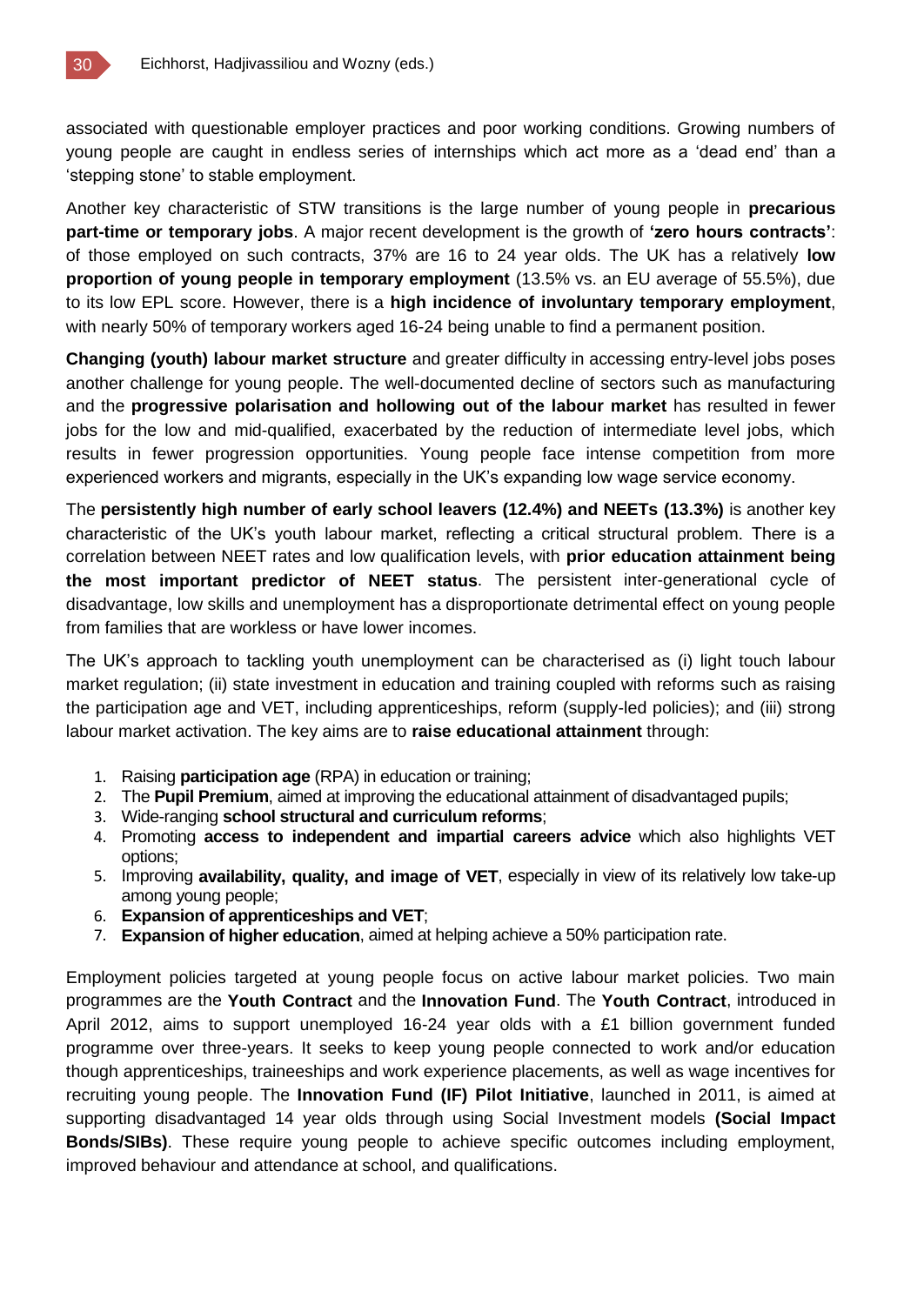The government is focusing funding on low-skilled young people (those with English and maths skills below Level 2) and the unemployed. The new **Traineeship Programme**, launched in 2013, is aimed at those aged 16-23 wishing to start an apprenticeship or job but lacking the basic skills or work experience to secure one.

The wider institutional framework in the UK relies on **market mechanisms** and a **voluntaristic approach**. Indeed, employment and training-related services for young people in the UK are **complex and fragmented**, with unclear pathways and a confusing environment for employers who wish to engage. A major problem has been **patchy and inconsistent service provision** together with a **tendency to divide skills and employment programmes**. This means young people are largely left alone to navigate the STW transition **alone**, while the support they receive varies wildly across different families, communities and employers.

Moreover, there has been a plethora of overlapping or even contradictory services, policies and programmes, which can act as barriers to implementation. This is accompanied by **multiple funding streams** of varying degrees of complexity and administrative burden. **Greater policy co-ordination, streamlining and simplification** would be beneficial, not least because the current institutional and policy framework is deemed too confusing and cumbersome by employers.

Another impeding factor is the austerity-induced **severe spending cuts** implemented since 2010. For example, cuts to the UK's National Careers Service (NCS) and its weak links with schools have been identified as a major barrier to providing high quality career advice to young people.

Finally, **devolution** creates its own opportunities and challenges. England, Wales, Northern Ireland, and Scotland have their own policies on education and training, whilst the UK government retains responsibility for England, and this contributes to an overall fragmented governance structure.

A full outline of these developments is provided in Hadjivassiliou, Tassinari, Speckesser, Swift and Bertram (2015) *Policy Performance and Evaluation: United Kingdom,*

STYLE Working Paper WP3.3 [Performance](http://www.style-research.eu/wordpress/wp-content/uploads/2015/03/STYLE-Working-Paper-WP3.3-Performance-UK.pdf) UK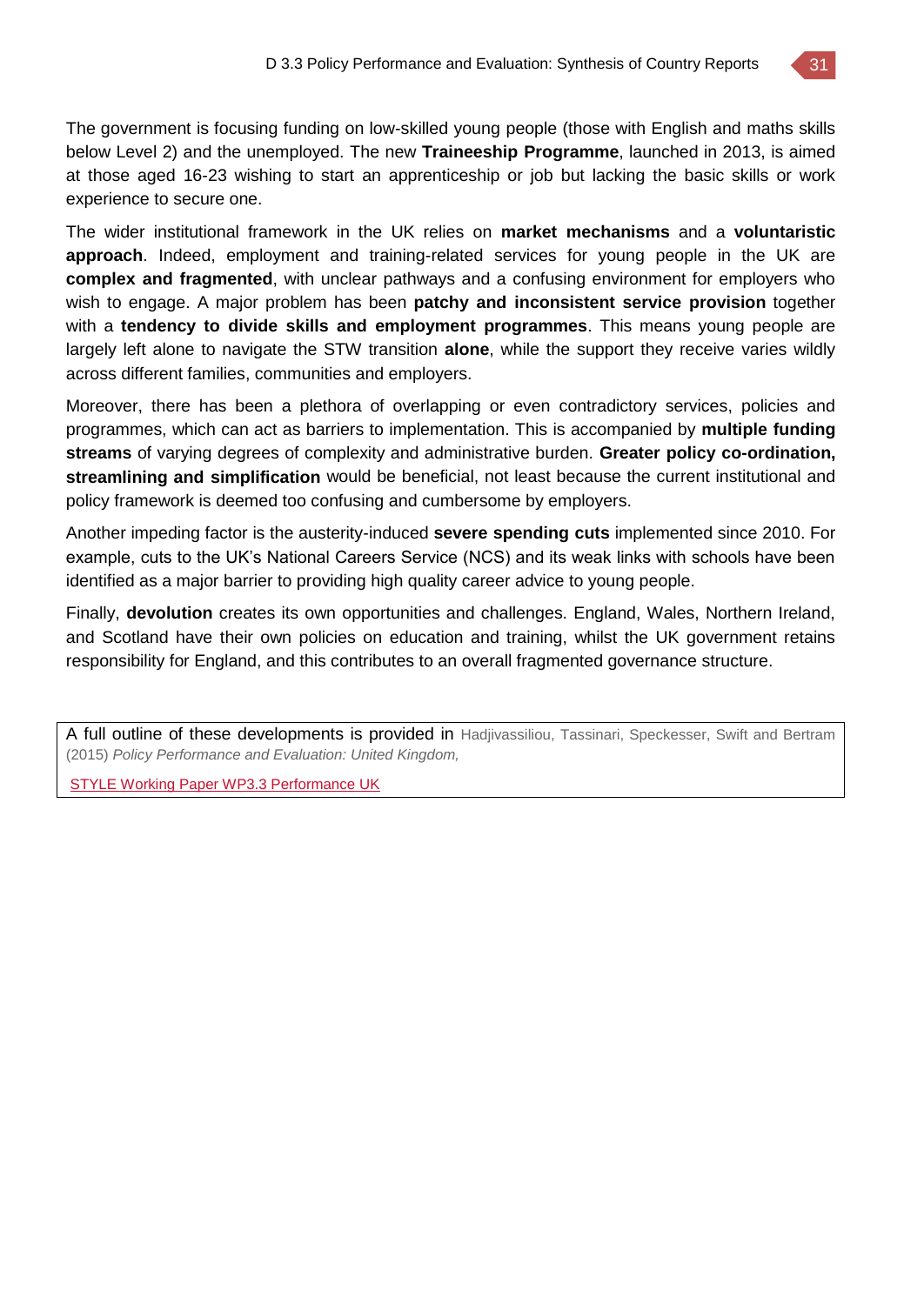# **10.Conclusions and directions for future research**

The summary reports show clearly the great plurality and diversity that exists across the EU in relation to institutional, policy and cultural contexts; welfare systems; education and training systems, including VET (school-based vs. dual training); labour markets policies, including ALMPs; youth labour market structures and dynamics as well as performance; the focus, structure and quality of STW transition. The full account of these differences are available in the national reports on the project website. [\(www.style-research.eu/publications/working-papers\)](http://www.style-research.eu/publications/working-papers)

This great heterogeneity will be further analysed in Task 4 (Comparative Policy Overview of STW Transitions and Youth Labour Markets Dynamics, Performance and Effectiveness), which will provide a comparative analysis based on the Walther and Pohl's (2005) typology, according to which STW transitions can be:

- *universalistic* (Finland, Sweden, Denmark);
- *employment-centred* which can be primarily based on
	- o *dual training* (Germany, Austria)
	- o or *school-based* (France)
	- o or *mixed* (the Netherlands);
- *liberal* (the UK, Ireland);
- *sub-protective* (Italy, Spain, Greece, Portugal, Cyprus);
- and *post-socialist mixed liberal and employment centred* (e.g., Baltic States, Romania, Bulgaria, Slovakia).

This in-depth comparative overview will involve at least one Member State representing each of these STW patterns, i.e. in total, the eight Member States which have been the focus of the case studies of Task 3 presented in this summary report of the national studies.

In terms of policy responses, our comparative analysis will be based on the typology of policies, programmes and measures proposed by Eurofound (2012) focusing on policies:

(i) facilitating the STW transition $6$ ;

 $\overline{a}$ 

(ii) developing relevant labour market skills<sup>7</sup>;

<sup>&</sup>lt;sup>6</sup> Programmes/Policies/Measures aimed at facilitating school-to-work transitions such as information, advice and guidance (IAG) services; support for closer cooperation between educational institutions and employers; youth guarantees; job search assistance, e.g. through public employment services (PES); the promotion of self-employment and/or entrepreneurship; etc.

<sup>&</sup>lt;sup>7</sup> Programmes/Policies/Measures focusing on closing a real or perceived gap in basic skills (literacy, numeracy, ICTs) as well as a lack in transversal/'soft' skills (team working, communication, etc.) through apprenticeships, traineeships/internships or training/re-training courses, including remedial training. Programmes focusing on reforming the institutional framework in order to forge closer and more effective links between education and industry. Preventative and re-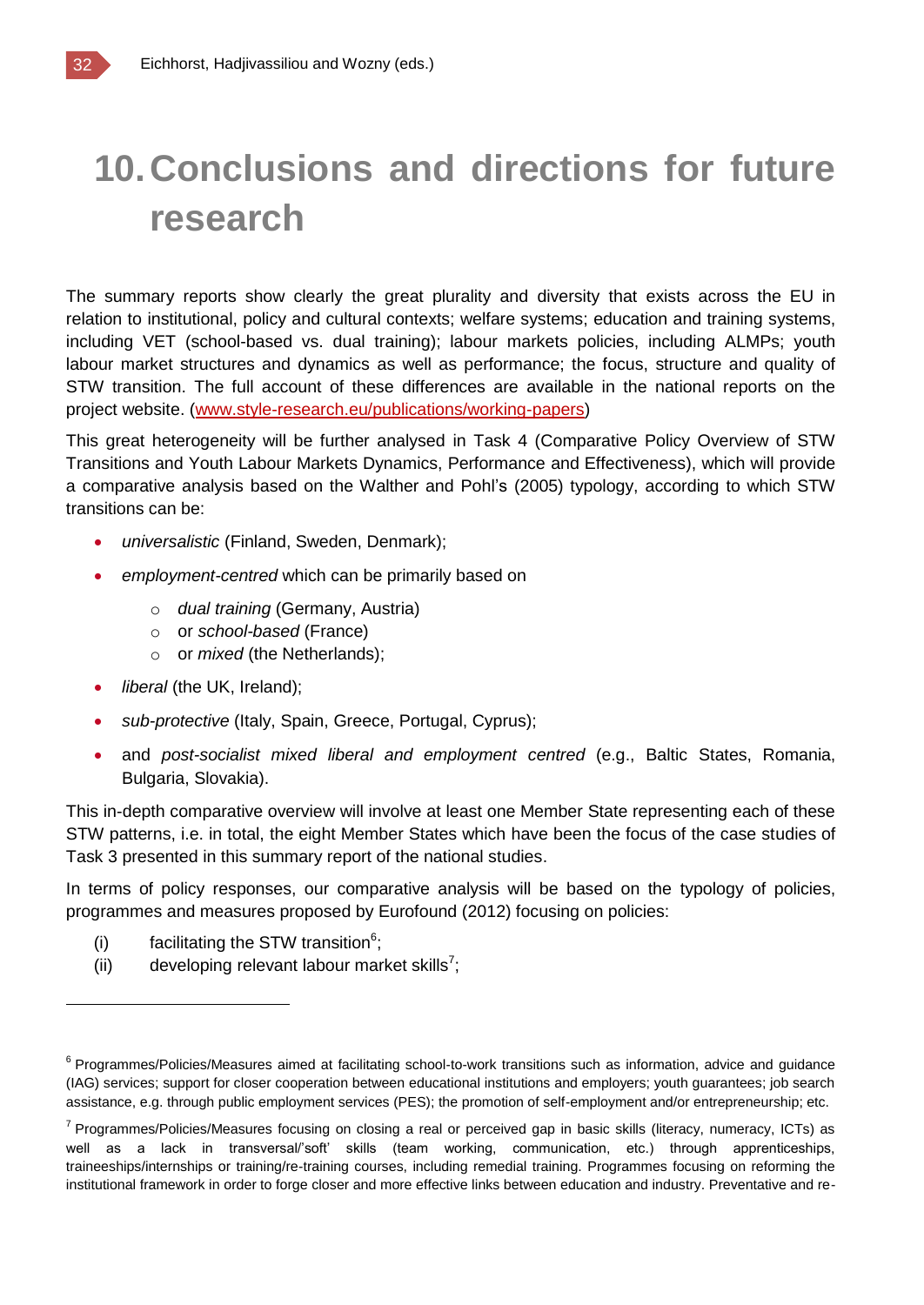(iii) supporting a first work experience $s$ ;

 $\overline{a}$ 

(iv) and improving access to the labour market/first job, especially for NEETs. $9$ 

This part of the analysis will also focus on policy priorities in relation to young people, including NEETs in the selected Member States and on any future policy changes/trends foreseen at present. An important element of this Task will also be a focus on innovative policies aimed at reducing the vulnerability of new labour market entrants.

We will use a combination of quantitative and qualitative methodologies, including secondary analysis of the country reports generated from Task 3, policy and academic/research documentary review at both EU and Member State levels; monitoring and evaluation data; collection, where appropriate, of primary data from interviews with key stakeholders and informants; etc.

The output of Task 4 will be a Comparative Overview Synthesis Report, which will also build on the work from the INSPIRES project [\(http://inspires-research.eu/\)](http://inspires-research.eu/). At the same time, information collected as part of the national reports for Tasks 3 and the work for task 4 of this Work Package (3) on Performance and Evaluation will feed into the database inventory that will be compiled as part of Task 4 of Work Package 4 that focuses on Policy Transfer.

integration measures aimed at tackling early school leaving and/or the issue of young people leaving education with no or low level of skills.

<sup>8</sup> Programmes/Policies/Measures such as wage subsidies and/or social security contribution subsidies/reductions or other tax breaks aimed at providing employers with a strong incentive to hire a young person or provide a training or apprenticeship placement. Ideally, the overall outcome should be a permanent contract, a stable position with the company, or at least, a young person's improved chances in the labour market.

<sup>9</sup> Programmes/Policies/Measures targeted at specific populations within the NEET group, e.g. people with disabilities, migrants or lone parents and/or broader measures not solely targeted at the NEET population. These programmes seek to address specific, including practical, barriers faced by NEETs such as problems with accessing training courses, language difficulties or logistical obstacles such as transport or childcare. They, therefore, include measures such as e-learning courses, language courses, multi-lingual IAG, transport and living subsidies, or childcare subsidies.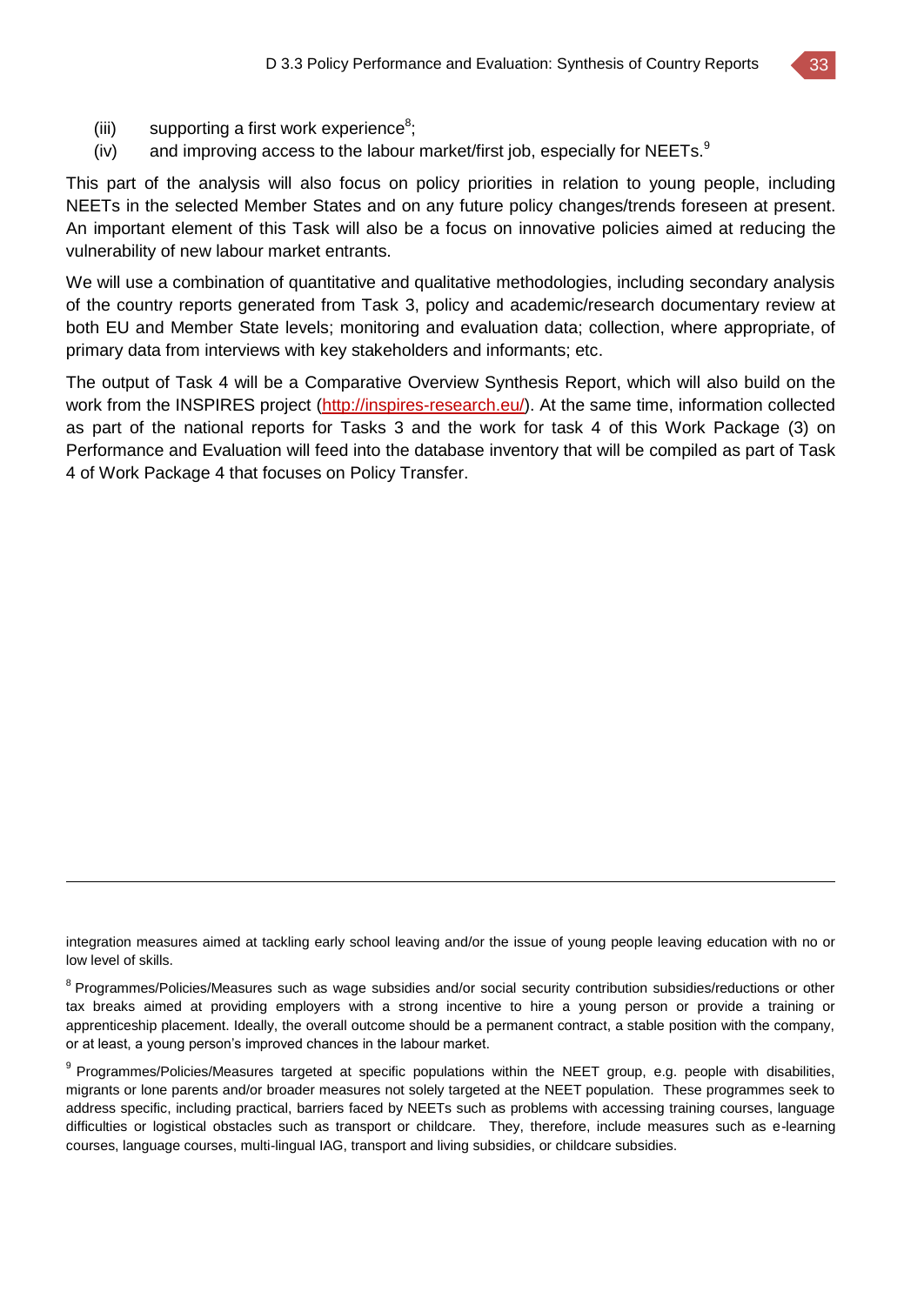

# **11.Recent titles in this series**

Available at:<http://www.style-research.eu/publications/working-papers/>

### **WP3 POLICY PERFORMANCE**

**Key Indicators and Drivers of Youth Unemployment** Hadjivassiliou, Kirchner Sala and Speckesser (2015) STYLE Working Papers, WP3.1

**The Effectiveness of Policies to combat Youth Unemployment** Gonzalez Carreras, Kirchner Sala and Speckesser (2015) STYLE Working Papers, WP3.2

**Policy Performance and Evaluation: Qualitative Country Case Studies** (forthcoming) STYLE Working Papers, WP3.3

**Country Reports Policy Performance and Evaluation: Germany** Eichhorst, Wozny and Cox (2015) STYLE Working Paper WP3.3 [Performance](http://www.style-research.eu/wordpress/wp-content/uploads/2015/03/STYLE-Working-Paper-WP3.3-Performance-Germany.pdf) Germany

**Policy Performance and Evaluation: Estonia** Eamets and Humal (2015) STYLE Working Paper WP3.3 [Performance](http://www.style-research.eu/wordpress/wp-content/uploads/2015/03/STYLE-Working-Paper-WP3.3-Performance-Estonia.pdf) Estonia

**Policy Performance and Evaluation: Spain** González-Menéndez, Mato, Gutiérrez, Guillén, Cueto and Tejero (2015) STYLE Working Paper WP3.3 [Performance](http://www.style-research.eu/wordpress/wp-content/uploads/2015/03/STYLE-Working-Paper-WP3.3-Performance-Spain.pdf) Spain

**Policy Performance and Evaluation: Netherlands** Bekker, van de Meer, Muffels and Wilthagen (2015) STYLE Working Paper WP3.3 [Performance](http://www.style-research.eu/wordpress/wp-content/uploads/2015/03/STYLE-Working-Paper-WP3.3-Performance-Netherlands.docx) Netherlands

**Policy Performance and Evaluation: Poland** Ślezak and Szopa (2015) STYLE Working Paper WP3.3 [Performance](http://www.style-research.eu/wordpress/wp-content/uploads/2015/03/STYLE-Working-Paper-WP3.3-Performance-Poland.docx) Poland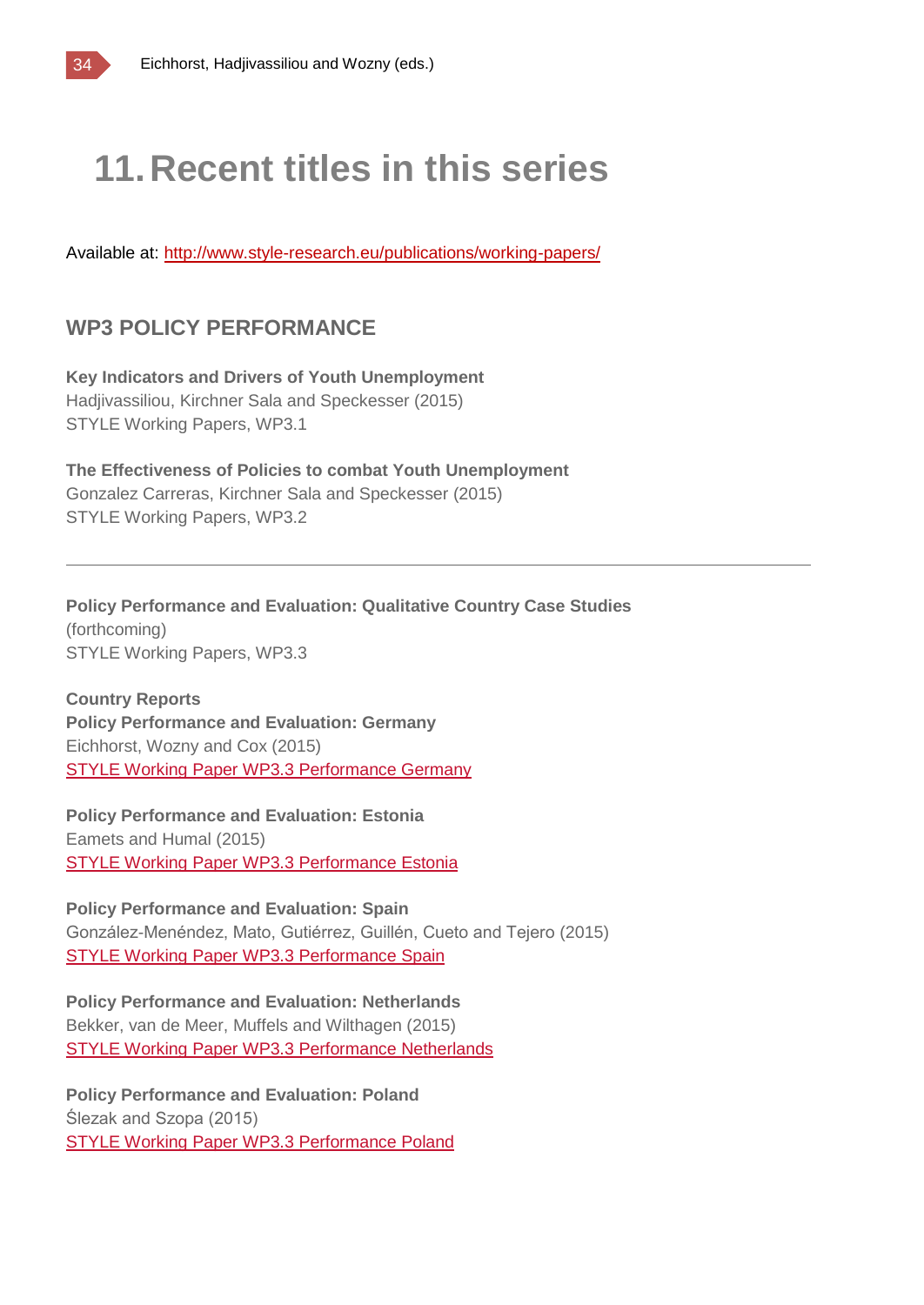**Policy Performance and Evaluation: Sweden** Wadensjö (2015) STYLE Working Paper WP3.3 [Performance](http://www.style-research.eu/wordpress/wp-content/uploads/2015/03/STYLE-Working-Paper-WP3.3-Performance-Sweden.pdf) Sweden

**Policy Performance and Evaluation: Turkey** Gökşen, Yükseker, Kuz and Öker (2015) STYLE Working Paper WP3.3 [Performance](http://www.style-research.eu/wordpress/wp-content/uploads/2015/03/STYLE-Working-Paper-WP3.3-Performance-Turkey-.docx) Turkey

**Policy Performance and Evaluation: United Kingdom** Hadjivassiliou, Tassinari, Speckesser, Swift and Bertram (2015) STYLE Working Paper WP3.3 [Performance](http://www.style-research.eu/wordpress/wp-content/uploads/2015/03/STYLE-Working-Paper-WP3.3-Performance-UK.pdf) UK

#### **WP4 POLICY TRANSFER**

**Barriers to and triggers of innovation and knowledge transfer** (forthcoming) STYLE Working Papers, WP4.1

**Country Reports Barriers to and triggers for innovation and knowledge transfer in Belgium** Martellucci and Marconi (2015) STYLE Working Paper WP4.1/BE

**Barriers to and triggers of policy innovation and knowledge transfer in Denmark** Carstensen and Ibsen (2015) STYLE Working Paper WP4.1 [Denmark](http://www.style-research.eu/wordpress/wp-content/uploads/2015/03/STYLE-Working-Paper-WP4.1-Denmark.pdf)

**Barriers to and triggers for innovation and knowledge transfer in Spain** González-Menéndez, Guillén, Cueto, Gutiérrez, Mato and Tejero (2015) STYLE Working Paper WP4.1/ES

**Barriers to and triggers for innovation and knowledge transfer in France** Smith (2015) STYLE Working Paper WP4.1/FR

**Barriers to and triggers for innovation and knowledge transfer in Greece** Petmesidou and Polyzoidis (2015) STYLE Working Paper WP4.1/GR

**Barriers to and triggers for innovation and knowledge transfer in the Netherlands** Bekker, van der Meer and Muffels (2015) STYLE Working Paper WP4.1/NL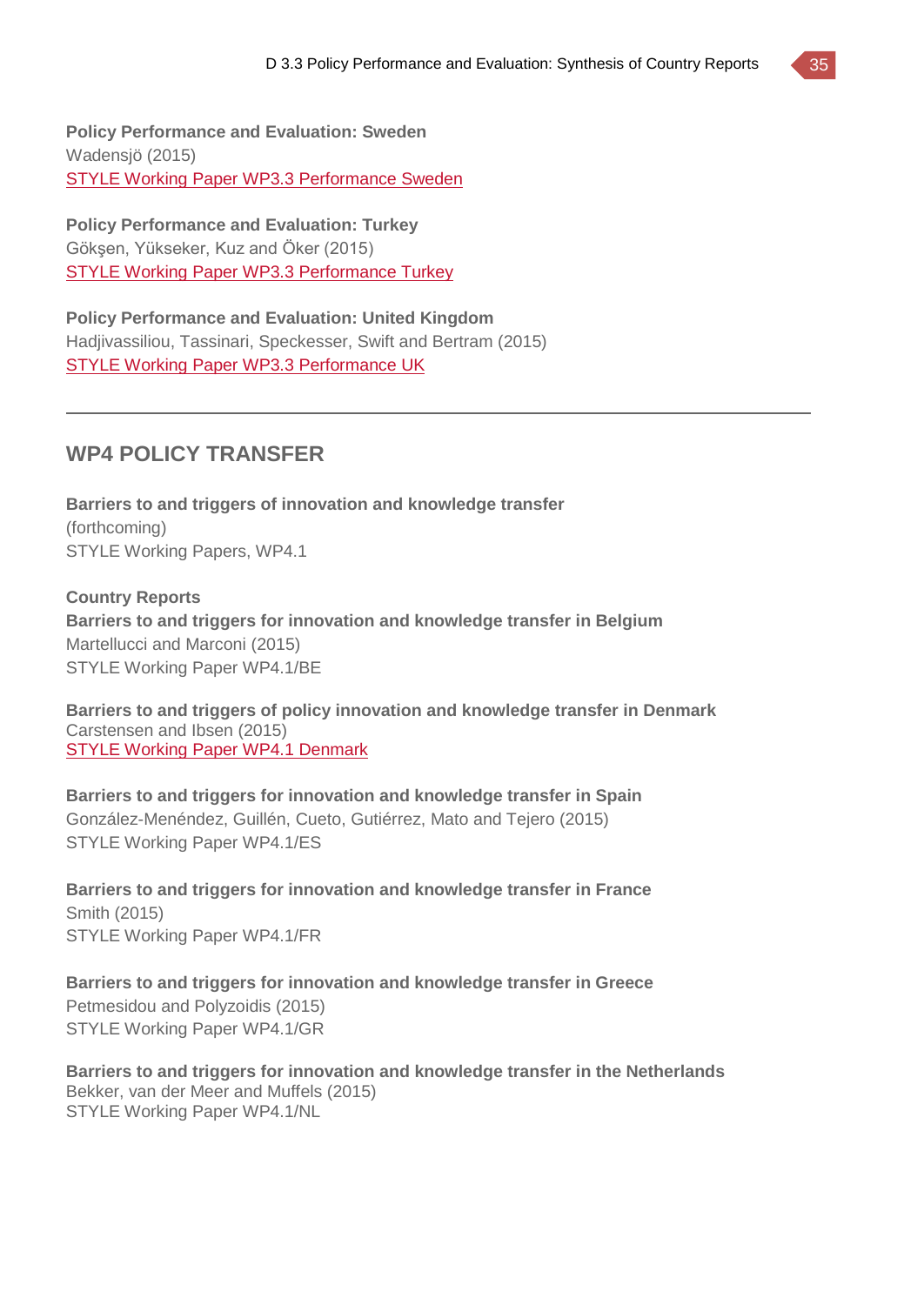

**Barriers to and triggers of policy innovation and knowledge transfer in Slovakia** Veselkova (2015) STYLE Working Paper WP4.1/SK

**Barriers to and triggers for innovation and knowledge transfer in Turkey** Gökşen, Yükseker, Kuz and Öker (2015) STYLE Working Paper WP4.1/TR

**Barriers to and triggers for innovation and knowledge transfer in the UK** Hadjivassiliou, Tassinari and Swift (2015) STYLE Working Paper WP4.1/UK

#### **WP5 MISMATCH: SKILLS AND EDUCATION**

**A Comparative Time Series Analysis of Overeducation in Europe: Is there a common policy approach?** McGuinness, Bergin and Whelan (2015)

STYLE Working Papers, WP5.1

**Are student workers crowding out low-skilled youth?** Beblavý, Fabo, Mýtna Kureková, and Žilinčíková (2015) STYLE Working Papers, WP5.3

**Recruitment Methods & Educational Provision effects on Graduate Over-Education and Over-Skilling** McGuinness, Bergin and Whelan (2015) STYLE Working Papers, WP5.4

#### **WP6 MISMATCH: MIGRATION**

**Re-emerging migration patterns: structures and policy lessons.** Akgüç and Beblavý (2015) STYLE Working Papers, WP6.3

### **WP7 SELF-EMPLOYMENT AND BUSINESS START UPS**

**Business Start-Ups and Youth Self-Employment: A Policy Literature Overview** Sheehan and McNamara (2015) STYLE Working Papers, WP7.1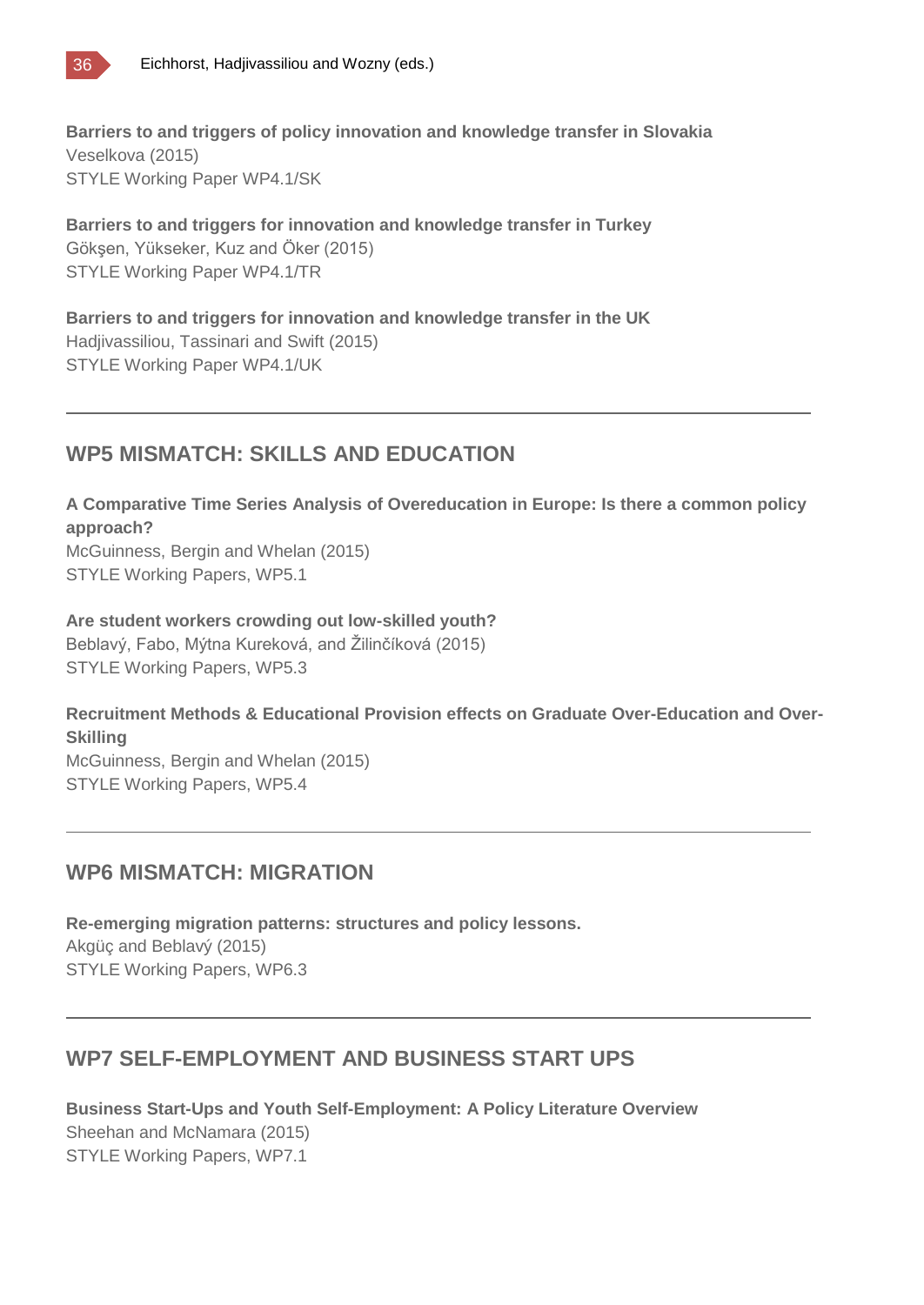**Country Reports Business Start-Ups and Youth Self-Employment in Germany** Ortlieb and Weiss (2015) STYLE Working Paper WP7.1 [Germany](http://www.style-research.eu/wordpress/wp-content/uploads/2015/03/STYLE-Working-Paper-WP7.1-Germany-.pdf)

**Business Start-Ups and Youth Self-Employment in Estonia** Masso and Paes (2015) STYLE [Working](http://www.style-research.eu/wordpress/wp-content/uploads/2015/03/STYLE-Working-Paper-WP7.1-Estonia-.pdf) Paper WP7.1 Estonia

**Business Start-Ups and Youth Self-Employment in Spain** González Menéndez and Cueto (2015) STYLE [Working](http://www.style-research.eu/wordpress/wp-content/uploads/2015/03/STYLE-Working-Paper-WP7.1-Spain.pdf) Paper WP7.1 Spain

**Business Start-Ups and Youth Self-Employment in Ireland** Sheehan and Mc Namara (2015) STYLE [Working](http://www.style-research.eu/wordpress/wp-content/uploads/2015/03/STYLE-Working-Paper-WP7.1-Ireland.docx) Paper WP7.1 Ireland

**Business Start-Ups and Youth Self-Employment in Poland** Pocztowski, Buchelt and Pauli (2015) STYLE [Working](http://www.style-research.eu/wordpress/wp-content/uploads/2015/03/STYLE-Working-Paper-WP7.1-Poland-.pdf) Paper WP7.1 Poland

**Business Start-Ups and Youth Self-Employment in the UK** Hinks, Fohrbeck and Meager (2015) STYLE [Working](http://www.style-research.eu/wordpress/wp-content/uploads/2015/03/STYLE-Working-Paper-WP7.1-UK.pdf) Paper WP7.1 UK

**Mapping patterns of self-employment** (forthcoming) STYLE Working Papers, WP7.2

#### **WP8 FAMILY DRIVERS**

**Work-poor and work-rich families: Influence on youth labour market outcomes** Berloffa, Filandri, Matteazzi, Nazio, O'Reilly, Villa and Zuccotti (2015) STYLE Working Papers, WP8.1

**Leaving and returning to the parental home during the economic crisis** (forthcoming) STYLE Working Papers, WP8.3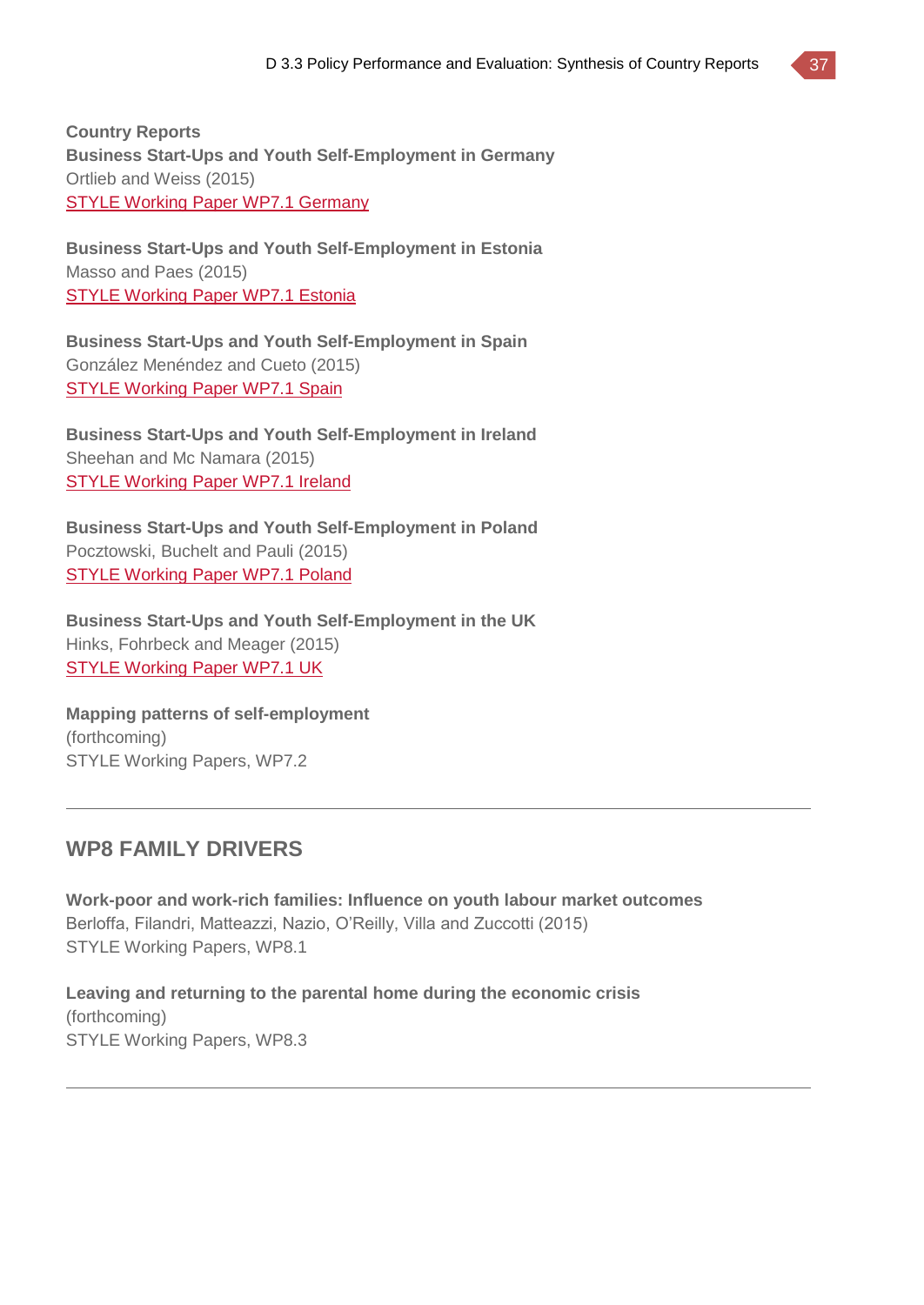

#### **WP9 ATTITUDES AND VALUES**

**Aspirations of vulnerable young people in foster care** Hart, Stubbs, Plexousakis, Georgiadi and Kourkoutas (2015) STYLE Working Papers, WP9.3

**Value system shared by young generations towards work and family** (forthcoming) STYLE Working Papers, WP9.1

**The impact of youth unemployment on social capital** (forthcoming) STYLE Working Papers, WP9.2

#### **WP 10 FLEXICURITY**

**Mapping Flexicurity Performance in the Face of the Crisis: Key Indicators and Drivers of Youth Unemployment**

Eamets, Beblavý, Bheemaiah, Finn, Humal, Leschke, Maselli and Smith (2015) STYLE Working Papers, WP10.1

**From entry jobs to career employment** (forthcoming) STYLE Working Papers, WP10.2

**Flexicurity and Subjective Insecurity**

(forthcoming) STYLE Working Papers, WP10.3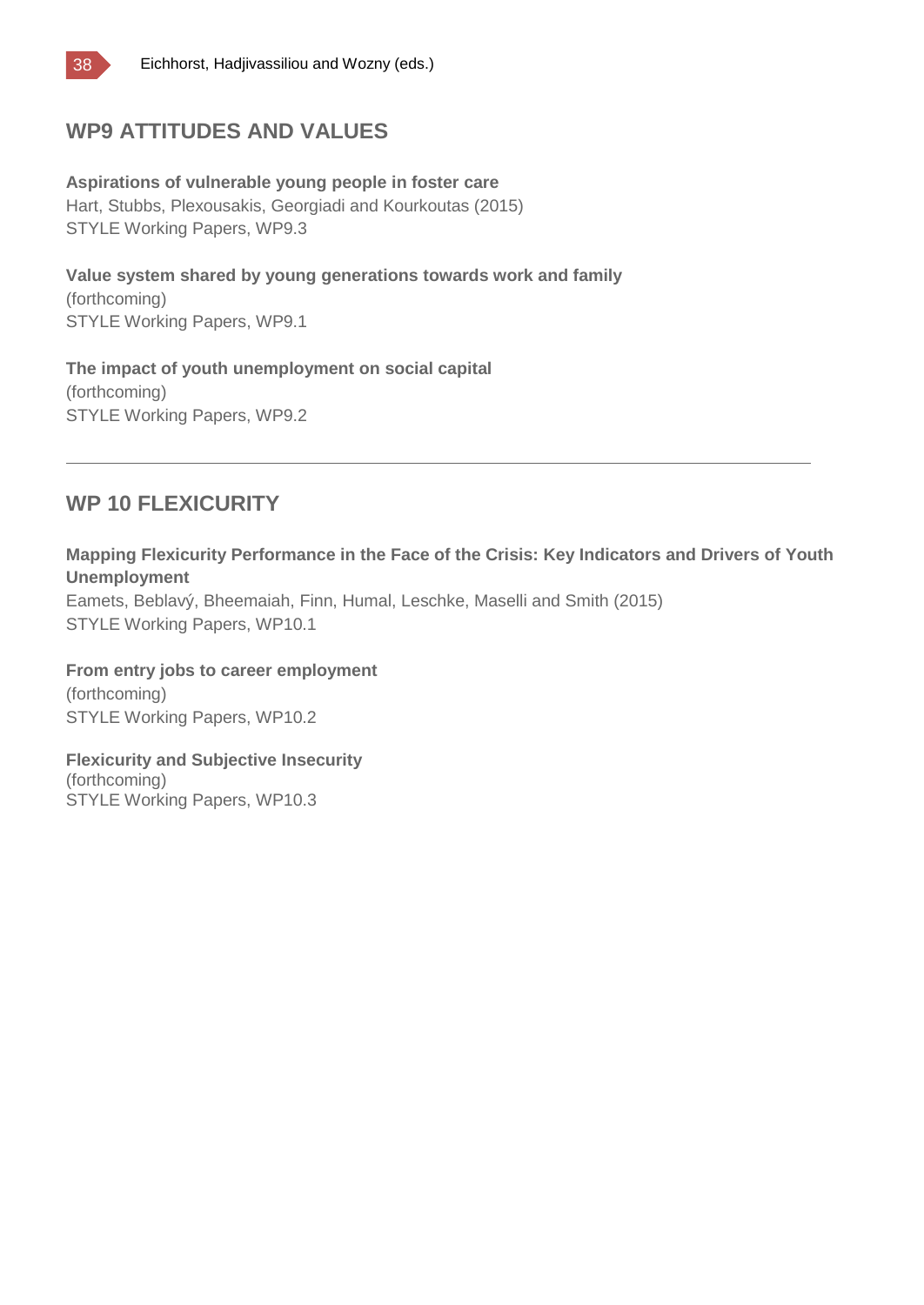### **12.Research Partners**

- 1. University of Brighton BBS CROME United Kingdom
- 2. Institute for Employment Studies United Kingdom
- 3. Institute for the Study of Labor Germany
- 4. Centre for European Policy Studies Belgium
- 5. TARKI Social Research Institute Hungary
- 6. University of Trento Italy
- 7. National University of Ireland Galway Republic of Ireland
- 8. Democritus University of Thrace Figure Greece
- 9. University of Oxford United Kingdom
- 10. Economic & Social Research Institute Republic of Ireland
- 11. University of Salerno **Fig. 2018** Italy
- 12. University of Oviedo Spain
- 13. University of Tartu **Facture 13. University of Tartu Facture 13. In the Latin America**  $-$  Estonia
- 14. Cracow University of Economics Poland
- 15. Slovak Governance Institute Slovakia
- 16. Metropolitan University Prague Czech Republic
- 17. Grenoble School of Management France
- 18. University of Tilburg **Exercise 18. University of Tilburg Contract 18. University of Tilburg**
- 19. University of Graz **Face Contract Contract Contract Austria** Austria
- 20. Copenhagen Business School Denmark
- 21. Norwegian Social Research Norway
- 22. Swedish Institute for Social Research Sweden
- 23. Koç University Social Policy Centre Turkey
- 24. University of Turin The University of Turin Italy
- 25. EurActiv Contractive Belgium
- 
- 
- 
- 
- 
- 
- 
- 
- 
- 
- 
- 
- 
- 
- 
- 
- 
- 
- 
- 
- 
- 
- 
- 
- 

<http://www.style-research.eu/research-organisations>